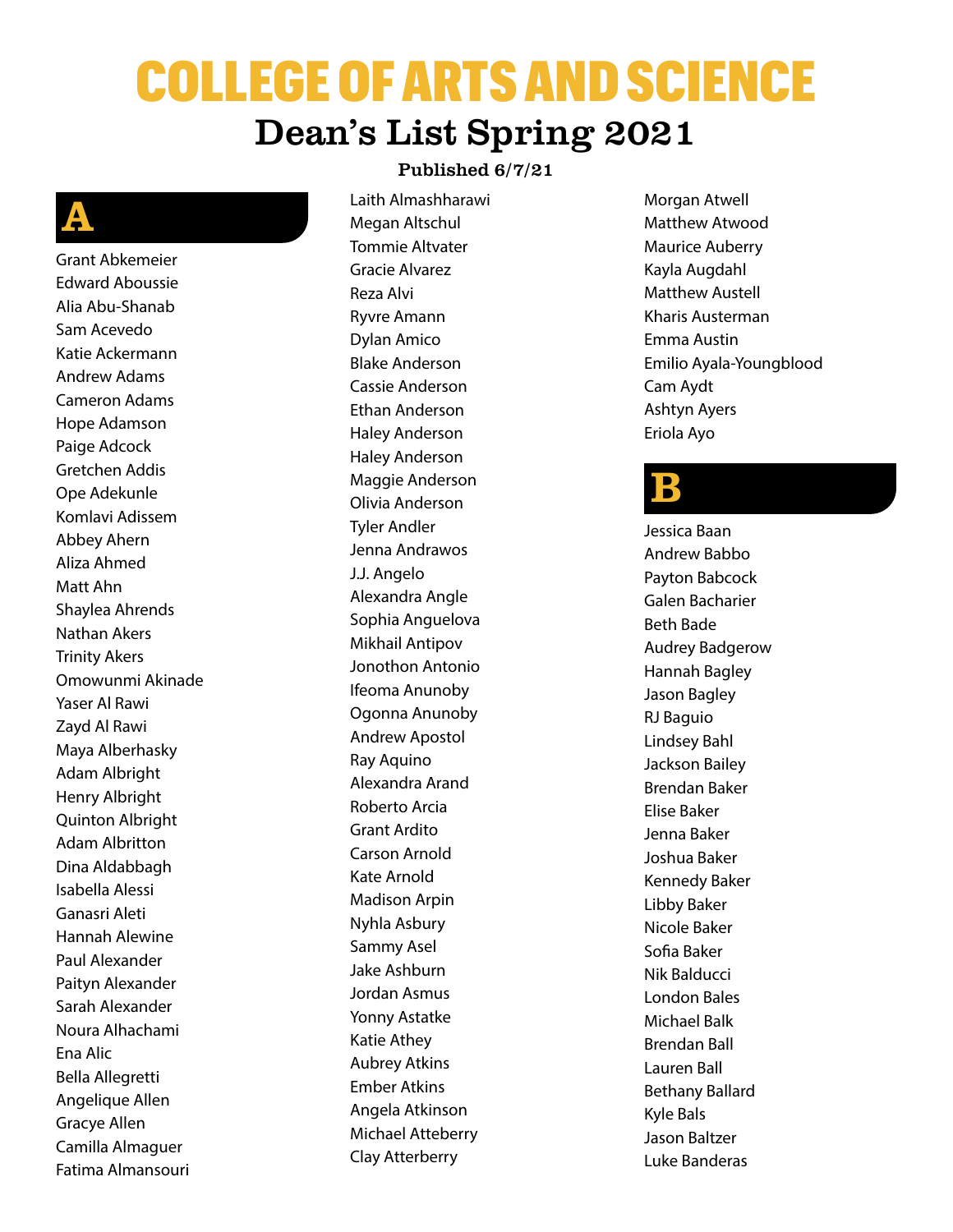John Bao Yazmin Barajas Amber Barbieri Kendall Bardsley Madeline Barkdoll Keeley Barket Avyon Barnes Gabriel Barnes Matthew Barnes Shelby Barnett Danielle Barnette Mason Barrett Matthew Barron Preston Barron Katherine Barry Payton Barry Samantha Barry Natalie Barta Katelyn Bartels Brandon Bartlett Juliana Bartoli Mia Bartolotta Cole Barton Inbal Barzilay Ben Basarich Rosemary Bass Kiessence Bassett Macy Baugh Abby Baumann Elise Baumann John Baur Luke Baxter Lauren Bayne Owen Bazigian Kieran Bazley Sarah Beahm Mary Bean Sydney Beard Lily Beardman Michael Beattie Lexie Beauchamp Mackenzie Beaver Anna Beck Derek Becker Maggie Beckett Alex Becks Hannah Beebe Grace Behrle

Taye Behrmann Rachel Behrndt Jodelyn Belew Bailey Bell John Bell Julianna Bell Nat Bell Grace Bellman Ben Belongy Evan Bendall Cate Bender Dc Benincasa Briana Bennett Devin Bennett Kear'A Bennett Jacob Benshoff Jake Benson Sid Bentil Jacob Bentlage Zach Bequette Joseph Berglund Taylor Berke Mia Berkstresser Venitia Bernard Hunter Bernardi Alex Bernier Rachel Bernstein Jaclyn Berry Morgan Berry Sophie Berte Anna Bess Maisie Bess Jillian Betke Ashtyn Bevans Grace Beyer Abuzar Bhatty Ali Bhatty Mandar Bhoyar Emmy Biagini Sophia Bianco Justin Bias Tyler Bickmeyer Devon Bidjou Nico Bilinski Katie Billington Libbie Bird Danielle Bishop Lauren Bishop

Eliot Bitting Jeffrey Bittle Ryan Bjorseth Emily Blackstone Kiara Blade Daniel Blair Chris Blake Jacob Blank Brady Blanton Kristin Blaszczak Sydney Blecha Blake Blechle Md Bledsoe Abby Blenk Daniel Blevins Lydia Block Samantha Blondin Meredith Blucker Skyler Blumhorst Mora Boatman Audrey Bockhorst Allison Boczkiewicz Nick Bode Jeffrey Bodeen Keith Bodenhamer Max Bodenhausen Brin Bodker Andrew Boeger Sydney Boeger Carlie Boerio Jennifer Boettinger Jaida Bogan David Bogar Madelyn Bogler Jenna Bohler Ed Bohnert Leea Boivin Eli Bolding Kate Boley Jordan Bolton Katy Bond Matt Bond Emmaline Bone Jonathan Bonney Caitlyn Bontrager Brady Booth Will Boothman Austin Boots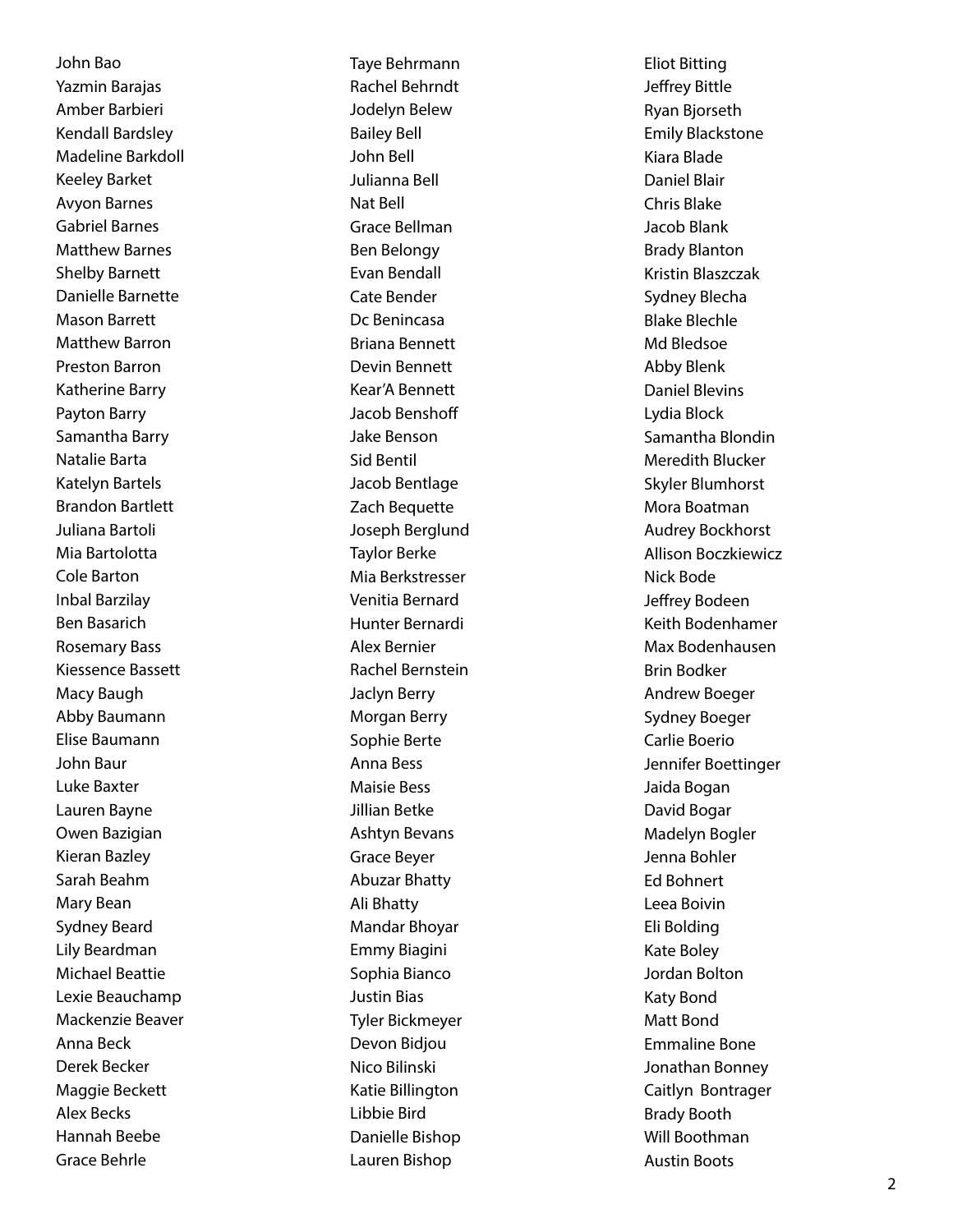Kaitlyn Boozer Oliver Bopp Isabelle Borchardt Chloe Bordenaro Quentin Borengasser Alexis Borgstadt Lexi Boring Rachel Boro Maddy Borzych Rosie Boswell Jess Bottger Abby Botts Sage Bouchard Peyton Boudouris Brock Boulware Madelyn Bourgoine Mariah Bourgouis Taylor Bourland Kata Bowen Ethan Bowers Alex Bowles Brooke Bowman Kobe Bowman Alex Boyd Carleigh Boyd Andrew Boyer Emily Boyer Tim Boykin Faith Boylen Matthew Bozeman Jack Brackney Mia Brader Ashtyn Bradley Connor Bradley Kayla Bradley Aminah Bradley-Pikes Abby Brady Curtis Brady Lauren Brady Addison Braeckel Kyalee Brammer Madeline Brand Katie Brandon Allison Brannan Grant Branstetter Colin Braun Reagan Braverman Drake Bray

Marc Brazeal Jakob Bredell Sydney Breedlove Vinny Brennan Kelly Brenner Logan Brenningmeyer Luvonte Bressler Cameron Brewer Landon Brickey Philip Brickey Aiden Bridges Jack Brinkmann Alli Brinton Cierra Britt Michelle Brodersen Julia Brodkey Hannah Brody Sydney Brody Annaliese Brogoto Eliza Brooks Taylor Brooks Isabella Brouster Aalyia Brown Andrea Brown Declan Brown Derrick Brown Elena Brown Faith Brown Greyson Brown Jack Brown Josh Brown Kobe Brown Kyra Brown Matthew Brown Meghan Brown Mimi Brown Nathan Brown Erin Brozek Ashley Brubaker Madi Bruner Taylor Brungardt Zoe Brunk Allie Bruns Darius Bryan Trey Bryant Taylor Buchannan Mina Buchholz Ben Buchinger

Quincy Buckner Phuong Oanh Bui Channing Bullock Alexis Burch Whitney Burch Harrison Burchfield Zuzu Burdsal Connor Burgess Emma Burgess Noah Burgess Erin Burke Hannah Burke Joe Burke Evelyn Burkhard Lauren Burkhead John Burleson Julia Bursby Austin Burton Catie Burton Skylar Bury Elizabeth Busch Audrey Bush Grant Bushnell Kate Bushnell Madison Busse Nathan Butcher Arie Butler Brody Butler Deandra Butler Robert Butler Rory Butler Truman Butler Sage Butner Anna Buturla Caleb Byrd

### C

Noah Cadwell Liz Cahalan Lucy Caile Hannah Calandro Dylan Calhoon Averey Campbell Carson Campbell Kaylin Campbell Nicole Campbell Theresa Campbell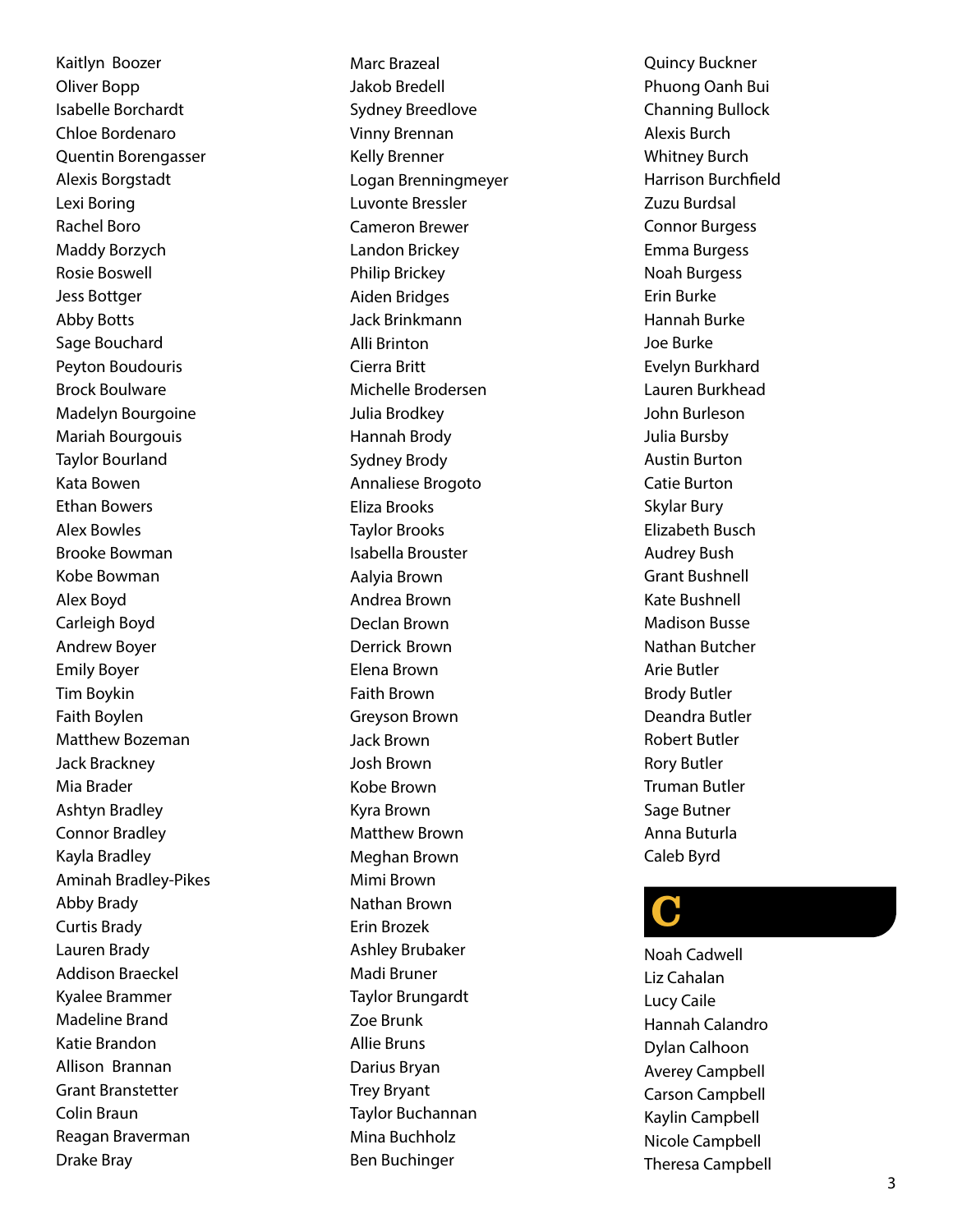Citlali Campos Rileigh Cann Bailey Cannon Grace Cannon Darreon Carbin Megan Carey Trey Carlin Brianna Carman Bailey Carmichael Jennavieve Carmony Michael Carney Katherine Carns Kate Carovillano Jenny Carpio Isabella Carr Bryan Carrasco Paula Carrera Corin Carroll Matt Carroll Amory Carter Andrew Carter Jesse Carter Logan Carter Skyler Carter Melissa Cartis Fallon Caruth Tricia Carver-Horner Caleb Casanova Nate Case Meghan Cashell Allison Cathey Lorenzo Ceccon Serena Cepeda Hannah Chaffin Bryn Chambers Karsyn Chambers Logan Chambers Beau Chandler Lucas Chandler Andrew Chapman Nolan Chapman Allison Chase Lewis Chastain Priyanka Chaudhary Marc Chauvin Sienna Chavez Elizabeth Chedester Alaric Chen

Anna Chen Samuel Cheslik Kara Cheslock Meghan Chewning Ruth Chi Savannah Childress Olivia Childs Emilia Chiriboga Kyle Chrisman Malori Chrisman Rheanne Chrisman Isabelle Christiansen Christina Chung Danny Chura Megan Ciaramitaro Jillian Cilek Aidan Clark Autumn Clark Kadie Clark Lilly Clark Erin Clarke Wesley Clarkston Casey Claros Figueroa Evan Clausner Alison Clay Erin Clay Mackenzie Clayton Akira Clemons Bryce Clemons Shawna Clemons Amanda Clifton Garrett Cobb Connor Cochran Ryan Cohen Arnold Cole Andy Coleman Hailee Coleman Courtney Colench Michael Coletta James Collier Grace Collins Izzy Colon Katie Comer Matti Conatser Emily Condra Kaylie Conger Luci Conkling Isabella Conley

Eric Connelly Matthew Connelly Mia Connor Carlie Connors Rachel Conrad Brad Cook Gwyneth Cook Kaylee Cook Kevin Cook Luci Cook Emma Cooney Casie Cooper Emily Cooper MacKenzie Cooper Sofia Copat Emily Copeland Jay Copeland Erin Cordes Maddie Cordes Joey Corey Calissa Cormier Drew Corner Edilberto Corte Real de Oliveira Cameron Cosens Kaitie Cott Bryanna Counts Haley Coward Anna Cowden Sean Cowell Jae Cowen Crystal Cox Della Cox Kyler Cox Bailey Crabtree Kathryn Craddock Jordan Crain Haylee Crane Mackenzie Cranmer Kati Craven Maddy Creach Zacary Crismaru Rayanna Crites Morgan Croarkin Shayna Crosby Brooklyn Cross Reece Crossan Andrew Crouch Bailey Crouch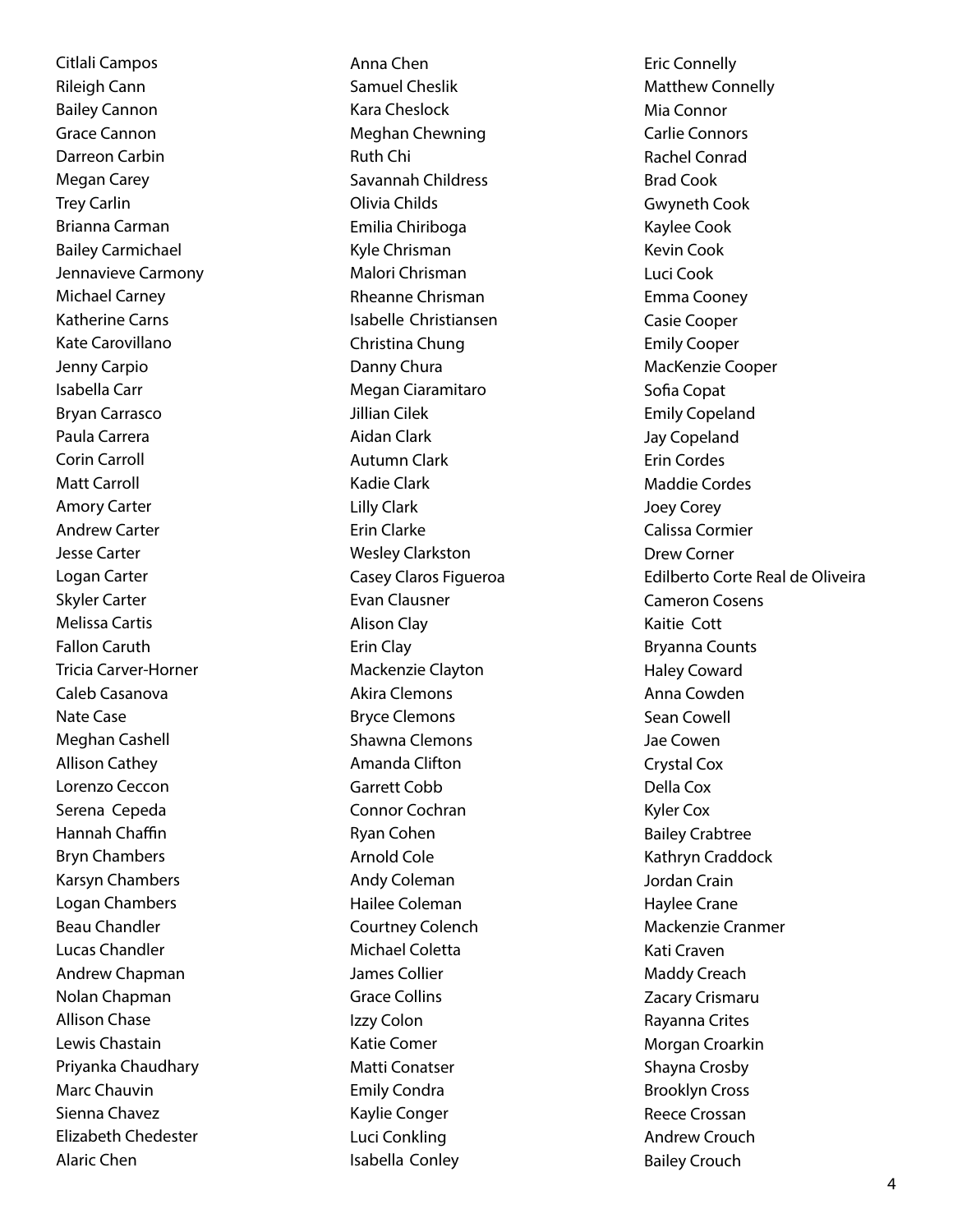Madeline Crozier Gage Crum Andrew Crutchfield Bela Cseri Drew Cuba Kelsey Cuggino Nich Culley Noah Culpepper Catherine Cummings Sydni Cummins Caroline Cunningham Quinn Cunningham Adam Cunnyngham Megan Curran Megan Currie Megan Curry Amelia Curtis Kassie Curtis Leslie Cytron

### $\mathbf D$

Drew Dahlquist Jacob Dalton Johanna Damaso Caitlin Danborn Sophie Dandola Sami Dantona Mathilda Darkwah Kevin Darner John Darrah Satya Datla Kelli Daugherty Seth Daves Annika David Samantha Davidson Toby Davidson Bianca Davis Blake Davis Bradley Davis Camden Davis Dylan Davis Ellen Davis Isabelle Davis Jack Davis Lolo Davis Madison Davis Mary Davis

Morgan Davis Nick Davis Presley Davis Sam Davis Trin Davis Sophia Davisson Abby Daw Alexis Daw Kora Day Sean Day Trevor Day Ellie DeBeer Olivia Decker Rebecca Degreeff Megan DeGunia Matthew DeHass Grace Deien Hannah Deien Hannah deJonge Justin Del Rosario Bella Delancy Kiara Delgado Rachel Delgado Asiya Delic Reeve Delmas Cheyenne DeLong Thomas DeLong Aleigha Delozier Andrew Delphey Spencer DeLucia Anna DeMeyer Jessica Deming Audrey Dennison Elizabeth Denny Maddie Densmore Noelle DeRennaux Elizabeth Derner Jessie Deterding Jack Deters John Dever Kate Devine Dillon Dewey Valeria Diaz Kyle DiBernardo Abby Dickinson Jade Dickinson Colin Dierkes Elise Diesfeld

Alicen Dietrich Miranda Difilippo Ashton Diggs Braden Dilbaitis Nia Dillon Thomas Dillon Bella DiMercurio Morgan DiMercurio Diya Divyakumar Tre' Dixon Faith Dixson Afi Dobson Beyonce Dockery Brayden Dodds Danielle Dodson Ruthanne Doebler Chayse Doerr Abigail Doherty Alex Dolde Keely Doll Lacey Donaghe Sarah Donahoe Amanda Donahue Haly Donaldson Adrie Doolin Chad Dorch Mark Doss Braxton Douglas Mackenzie Douglas Olivia Douglas Kora Dowden John Dowell Lily Dozier Lauren Drainer Cassie Draudt Hannah Drew Derric Drigalla Gracie Droptiny Alex Drury Emily Dryden Alec DuBois Jack Dubois Lily Duda Maddie Dudeck Payton Dudley Cameron Duello Margaret Duffy Jesse Dummermuth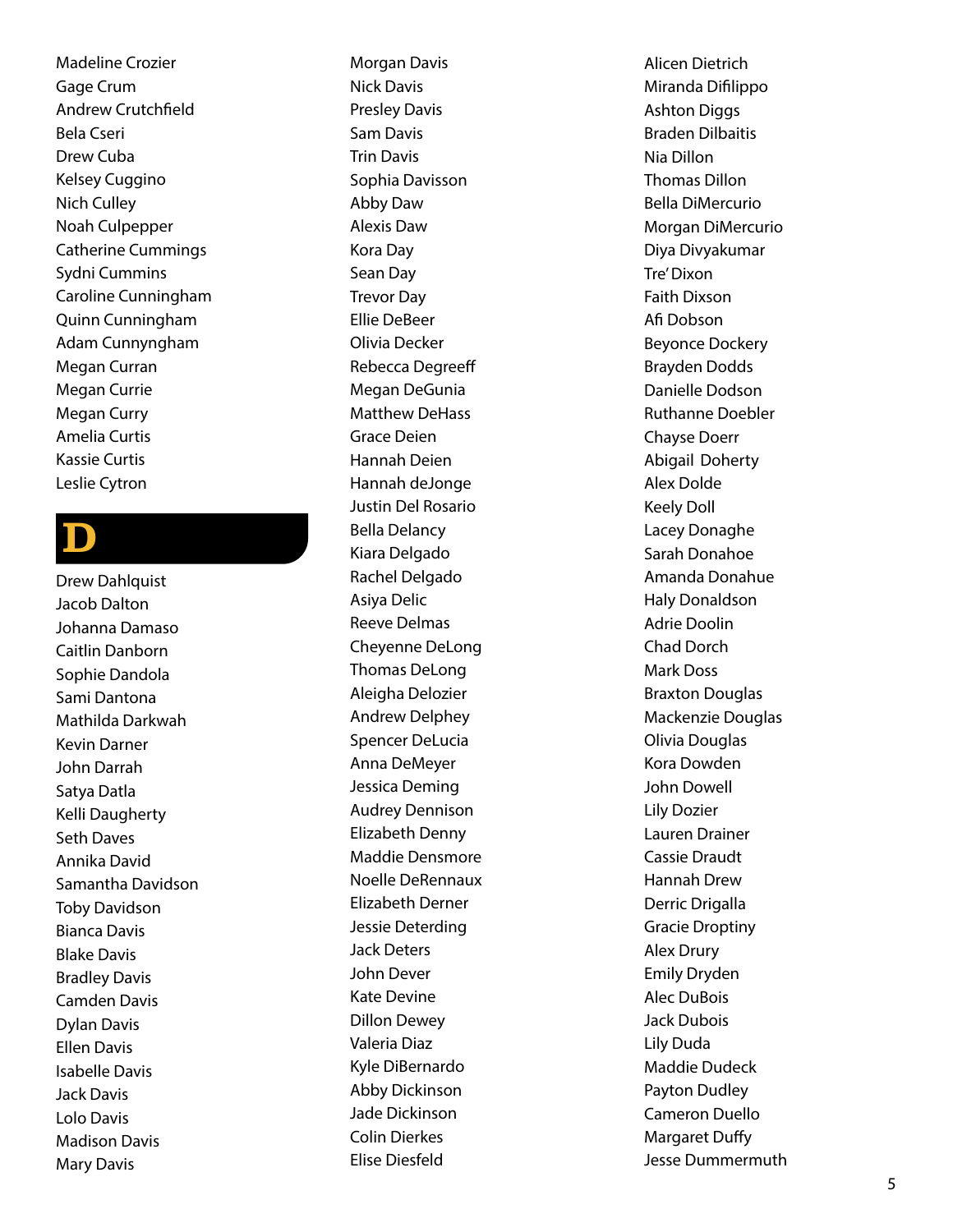Brylee Duncan Kennedy Duncan Asia Dunford Dillon Dunn Tin Duong Richard DuPont Brendan Durbin Lindsay Durdle Stephanie Durr Matthew Dygert

#### E

Lindsey Eakle Shania Early Ethan Easley Emily Eason Liz Eastlund Sierra Eaton Lucy Ebeling Katrina Eberding Acelin Eck Marian Eck Lynn Eckhardt Jonathan Edens Emma Edgar Jesse Edie Jake Edington Kailey Edmundson Mary Eduson Emily Edwards Hope Edwards Elle Eggers Madelyn Ehler Addison Eisley Anna Elbert Emily Eller John Elliott Jay Ellis Jones Jack Ellis Jane Elliston Maya Elste Esiri Emeje Jonah Emil Jane Endersby Trevor Endres Grace Engel Taylor England

Ari Engle Joshua Engle Kaylee English Cameron Epperson Lindsey Epperson Jordan Epstein Lucas Erdman Alyssa Erhart Davis Erickson Meredith Erickson Elizabeth Eritreo Morgan Erutti Alex Espinda Taylor Estraca Amanda Evans Jake Evans Jason Evans Laura Evans Catherine Everett Charles Eversman Grace Ewing

### <mark>ין</mark>

Thomas Factor Gbemisola Fadeyi Emerson Fajardo Jonathan Fajen Melanie Falco Josiah Fansler Ayan Farah Allie Farber Collin Farquhar Emma Fassler Marissa Fauci Sarah Faust Eduardo Favela Eleanor Fay Delaney Fearon Robert Fears Tessa Feeney Michael Fegan Toni Fekete Maddie Fels Sydney Feltenstein Lexi Fender Kaylee Fennewald Meyer Fensterman Cameron Fenton Joe Ferguson Rachael Ferguson Lindley Ferry Max Ferry Logan Fessler Savannah Feterl Liz Fetzer Henry Feyh Andrew Fiaush Elizabeth Fife Ava Filla Lilly Finn Katharine Finnerty Derek Fiquet Kylie Fischer Edmund Fish Madison Fish Maddy Fisher Andrew Fitz Jessica Fitzgerald Olivia Flagg-Bourke Ryan Flanigan Ashton Flaspohler Faith Fleming Jenna Fleming Lizzie Fleming Meaghan Fleming Elizabeth Fletcher Maddie Flieg Jourdan Flores Maddie Flower Ian Flowers Elizabeth Fochtmann Alex Foerstel Tess Fogelberg Blaine Folsom Ivan Fontcha Gabe Foppe Lauren Forbes Brandon Ford Paige Ford Vanessa Forister Brianna Forrey Ethan Forte Alexandra Fortman Athena Fosler-Brazil Kelli Foster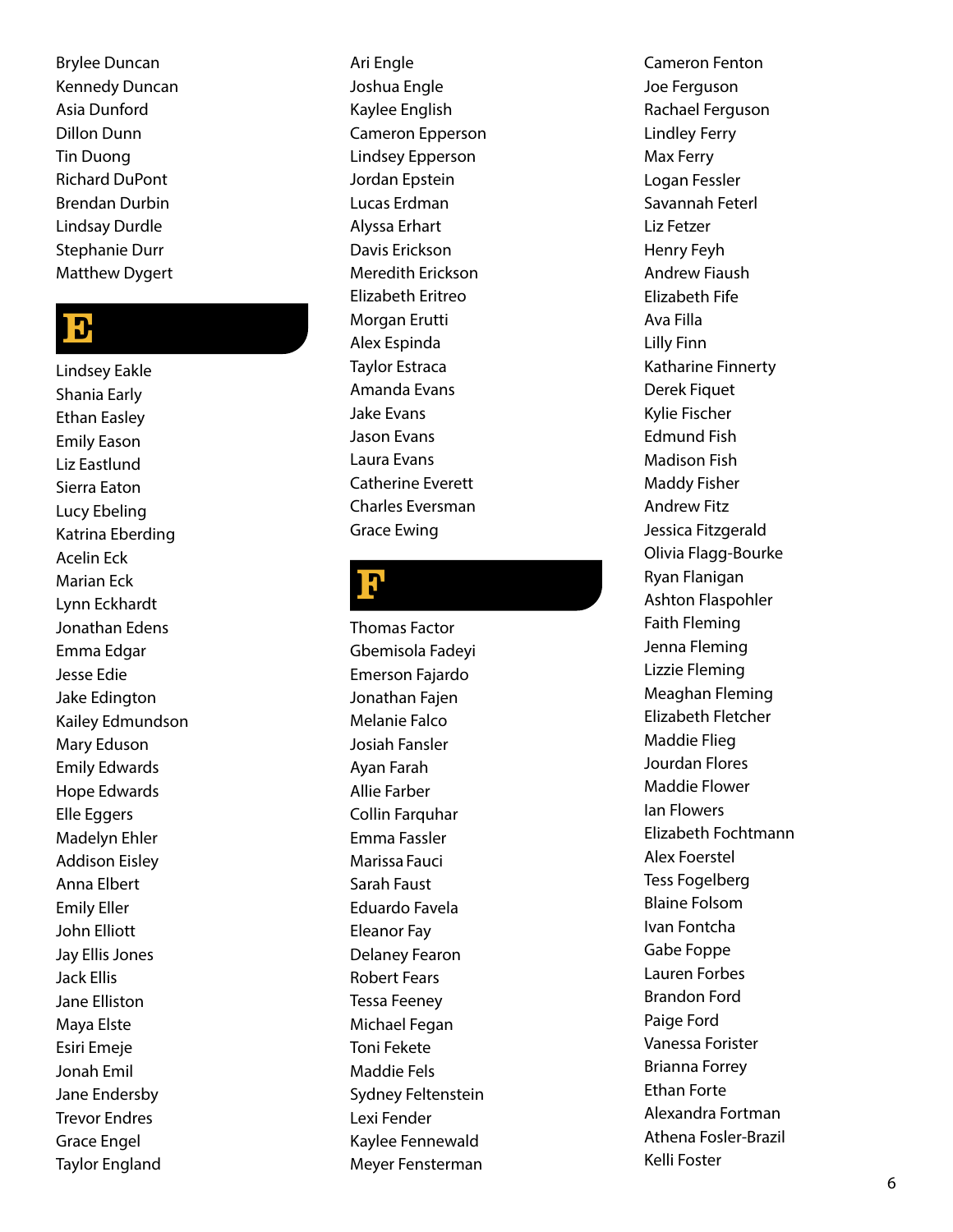Dylan Fowler Emerson Fox Madison Fox Scarlett Fox Jayden Francois Max Frank Miranda Frankenbach Jack Franklin Eden Fraser Kiara Frauenhoffer Haley Frazer Griffin Frechette Emily Fredrick Noah Free Emma French Mackenzia French Kaitlyn Frerking Kenna Freund Sam Frey Daniel Fridman Joseph Frimel Alex Fritschi Veronica Fritz Sophie Froese Gage Froneyberger Sarah Frost Trudi Frost Edward Frumkin Alexa Frumm Payton Frye Laura Frymire Logan Fuemmeler Margaret Fuhrman Jack Fulkerson Tanner Fuller Quinn Fullington Cameron Furbeck Reece Furkin Nathan Furnas Lauren Fyle

### G

Mohamed Gaballah Sarah Gadban Katie Gadbois Trent Gadbois Carson Gaddie

Phoebe Gadsden Grant Gagliardo Bella Gairani Brandon Galante Joe Galante Tony Galanti Kadir Galban Suarez Prashidha Galla Natalie Gallaher Frank Gallardo Isuru Gamlath Cody Gammon Emma Gampper Aashree Gandhi Mira Gandhi Max Gandy Elizabeth Ganey Kelly Gann Kylie Gannan Alex Ganninger Kayla Kipp Matthew Gao Michelle Gaona Jack Garagnani Tommy Garagnani David Garcia Maribel Garcia Michael Garcia Alex Gardner Matt Gardner Mia Garino Olivia Garino Ashwin Garlapaty Grace Garner Morgan Garnhart Audrey Garoutte Naomi Garson Makayla Garza Emily Gates Ethan Gebhardt Ally Gederman Preston Geen Kaitlin Gelina Aspen Gengenbacher Sara George Simba George Emile Gephart Mia Gerdts

Emmalyn Gerhardt Luke Gerlemann Holly Gerry Gottlieb Gerstenecker ClaytonGerwitz Mackenzie Gettel Lizi Ghiday MarissaGianino Hannah Gibbs Lorenzo Giganti Alexandra Giles Hattie Gilkey Hannah Gill Sam Gillespie Emily Gilley John Gillon Julia Gilman Cam Gilmore Ian Ginther Riley Girardier Braden Glass Leah Glasser Katherine Gleason Jacqueline Glenn Andrew Glickert Greg Glickert Kathryn Gluesenkamp Haley Gniadek Samantha Gnuse Rachel Godbey Thomas Godsil Aaron Goedrich Sydney Goehler Annalise Gogarty Tess Goldberger Olivia Goldkamp Kathleen Gomez Maddy Gomez Tony Gomez John Gonzales Evander Gonzalez Paola Gonzalez Chris Good D'Artanyan Good Kamryn Goodlet Morgan Goodnight Miles Goodwin Will Goodwin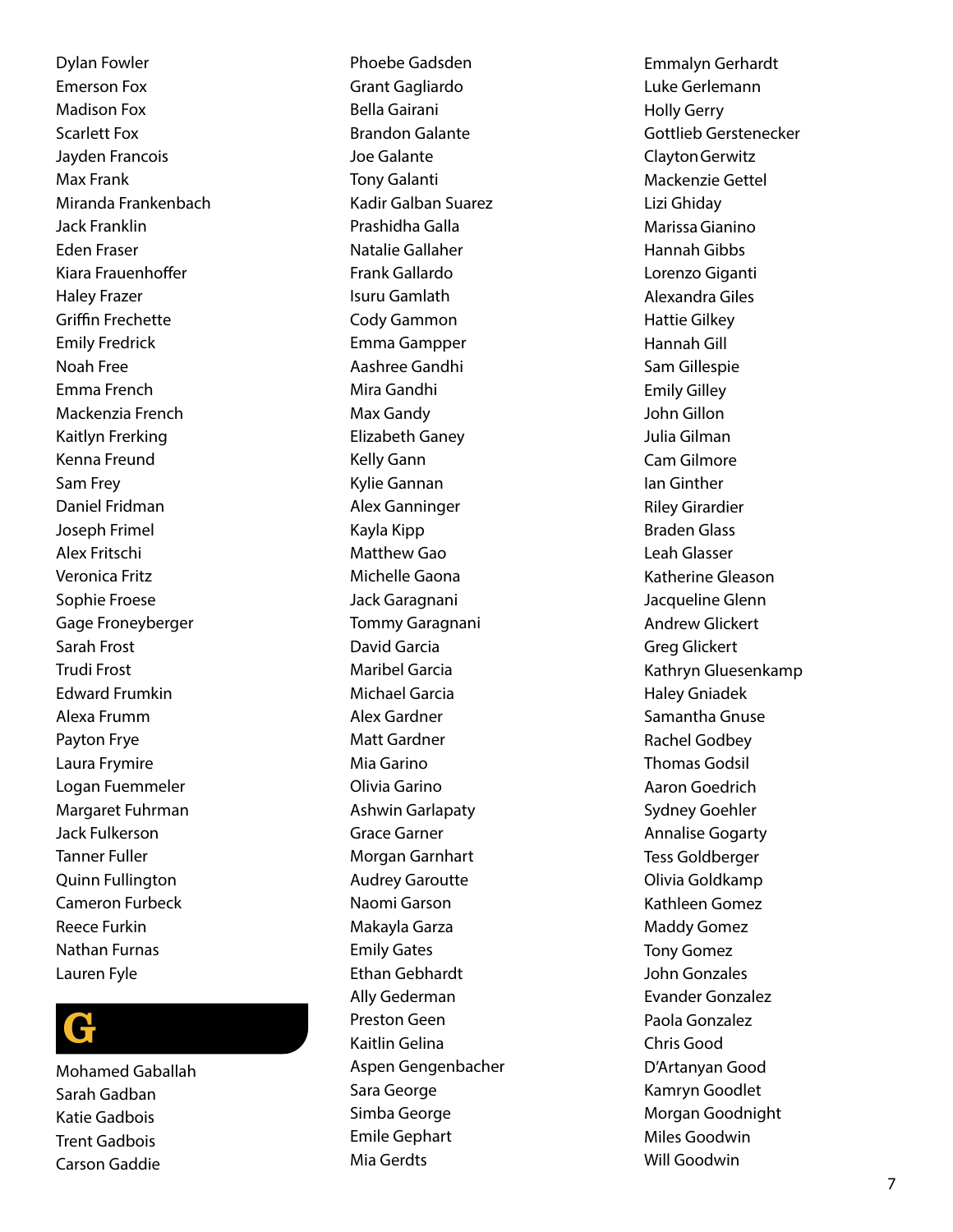Hunter Gordon Danielle Gorman Amanda Gosche Keri Gottberg Victoria Goudeau Emma Gould Danielle Graff Jack Graham Sophia Grande Sarah Grant Emma Graul Katie Gray Kyrsten Gray Tyler Gray Abby Green Alex Green Heidi Green Madison Green Maya Green Raynesha Green Tynesha Green Shailynn Greeson Lauren Greiner Sydney Grellner Morgan Gremminger Kori Grey **Holly Graurich** Thomas Griddine Kate Griese Pat Griffin Taylor Griffin Emily Anne Griffith Morgan Griggs Carter Grimes Jayden Grisham Claire Grissum Haylee Grondwalski Katlyn Groom Melody Gross Jenna Grossman Gabrielle Groves Johnathan Gruebbeling Amy Gubany Jack Gunsten Katie Gunter Emily Guyot Carlos Guzman Nunez

### H

Kathleen Haas Gina Hackett Abigail Hackleman Alli Haertling Natasja Haffner Joshua Hafner Claudia Hagen Jacob Hager Julia Haggie Ashley Hagstrom Kevin Hahn Benjamin Hahs Billy Haithcoat Abby Hake Dylan Hale Jackson Hale Mason Hale Ian Haley Christian Hall Daniel Hall Mary Hall Olivia Hall Elias Halwaji Campbell Hamai Gabrielle Haman Emma Hamilton Myuah Hamilton Claire Hamlin Emilee Hamm Katelynn Hammett Jamie Hammond Alaina Hand Cameron Haney Gibson Hanke Noah Hankins Anna Hanley Caroline Hanley John Hannibal Lucia Hansen Cameron Hanson Max Hantke Donnie Hanway Warren Haralson MacKenzie Hard Julia Hardiek Danielle Hardy

Isabelle Hardy Gillian Hark Jenna Harms Ryann Harold Nicholas Harp Darra Harper Emma Harper Micah Harper Ashley Harrington Val Harrington Hannah Harris Joe Harris Justin Harris Lily Harris Nick Harris Paige Harris Colin Harrison Meghan Harrity Bret Hart Rachel Harter Cate Hartley Devon Hartwick Ali Hassan Fazal Hassan Kyle Hatten Anna Hatton Nick Hauser Jillian Hawk Emily Hawkins Sam Hawkinson Lauren Hawley Abby Hayden Grace Hayden Alana Hayes Allison Hayes Campbell Hayes Sophie Hayes Quincy Haymart Brady Hays Elias Hayward Dylan Hazlett Keir Hearne Skyler Hebold Scott Heckman Hannah Hedrick Chase Heim Sophie Heimerl Charlie Heinze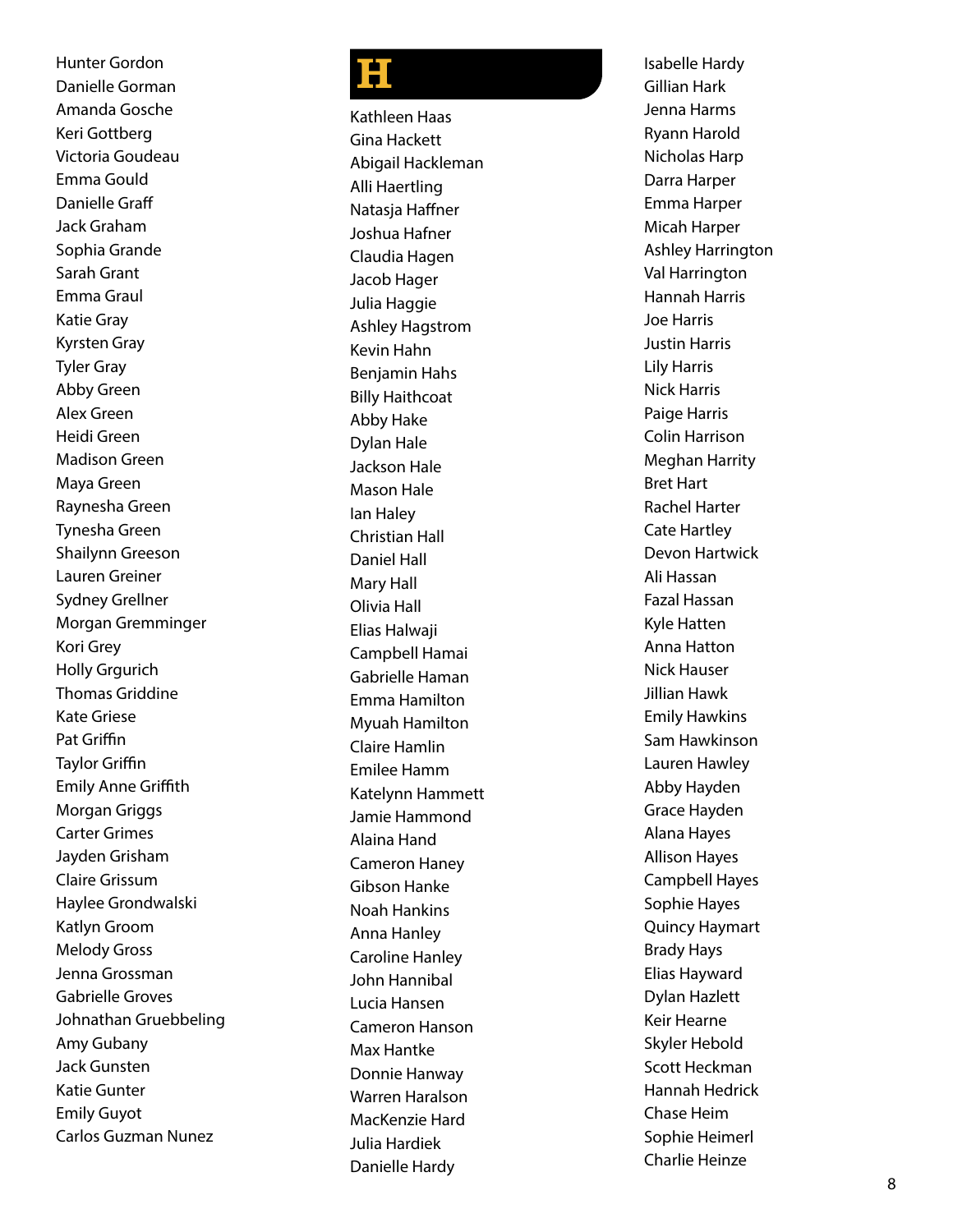Riley Heitman Paige Hellmann Sean Helm Audrey Helmuth Justine Hemaya Grace Hemmerla Adorable Hemphill Ellie Henderson Dalton Hendrix Nicholas Henigman Grace Henley Clay Henning Ben Henschel Carli Hensley Sam Henson-Smith Maddie Herbert Ella Hermann Alex Herrera Eli Herrin Zoe Hertlein Alexandra Hickey Emily Hickey Jaylen Hickman Colton Hicks Jeron Hicks Kait Higgins Allison Hildebranski Adrienne Hill Kailyn Hill Maddie Hill Vanessa Hill Brooke Hilton Grant Himmelmann Iesa Hinterlong Kylie Hinz Caroline Hipskind Jonathan Hitchcock Miki Hodel Liesel Hoedebecke George Hoekel Jordan Hoerl Cam Hoffman Kaylin Hoffman Brendan Hoffmann Gracie Hofheins Maddie Hogan Quentin Hogan Shawn Hogan

Tyler Hogue Zack Hohenstein Evan Hoiland Felicia Holbrook Samantha Hole Hannah Holladay Savannah Hollaman Cordell Hollensteiner Grace Lynn Holloway Keshae Holloway Danielle Holman Emma Holtmann Nathan Holtmeyer Grace Holton Alissa Hood Athena Hood Kaylee Hood Emma Hoover Macey Hoover Philip Horn Jacob Horton Lili Horvath Ana Carolina Hosomi Kolbie Houf Ally Hough Jacob Hough Matt Houk Andrew Houmes Justin House Tabitha Houska Jack Houston William Hout Andrew Howard Ashtyn Howard Rani Howard Landry Howland Kami Howse Yi Huang Nicholas Hubbuch Claire Huber John Huber Jude Huck-Reymond Bailey Hudson Baylee Hudson Haley Hudson Katharine Hudson Maggie Huffman Andrew Huggins

Johnathan Hughes Daniel Hulan Jack Hulse Eric Humphrey Abby Hunt Conor Hunt Will Hunt Allisen Hunter Katrin Hunter Morgan Hurt Natalie Hurter Vlad Husyev Jasmine Hutchinson Catherine Hutinett Alexander Hutson Ryan Huynh Calista Huys Alexis Hydar Lauren Hynes

### I

Khalid Ibdah Sophie Iffrig Elizabeth Ihrke Nicha Imkaew Saira Ingram Chance Inman Emily Inman Anna Inslee Beatrice Ioannou Isis Irving Kylee Isom Brett Ives Natalie Izoita Brittany Izzo

### J

Rebecca Jackoway Halle Jackson Kierra Jackson Natasha Jackson Olivia Jackson Jamica Jacobs Tyler Jacobs Samantha Jacobsmeyer Olivia Jacobson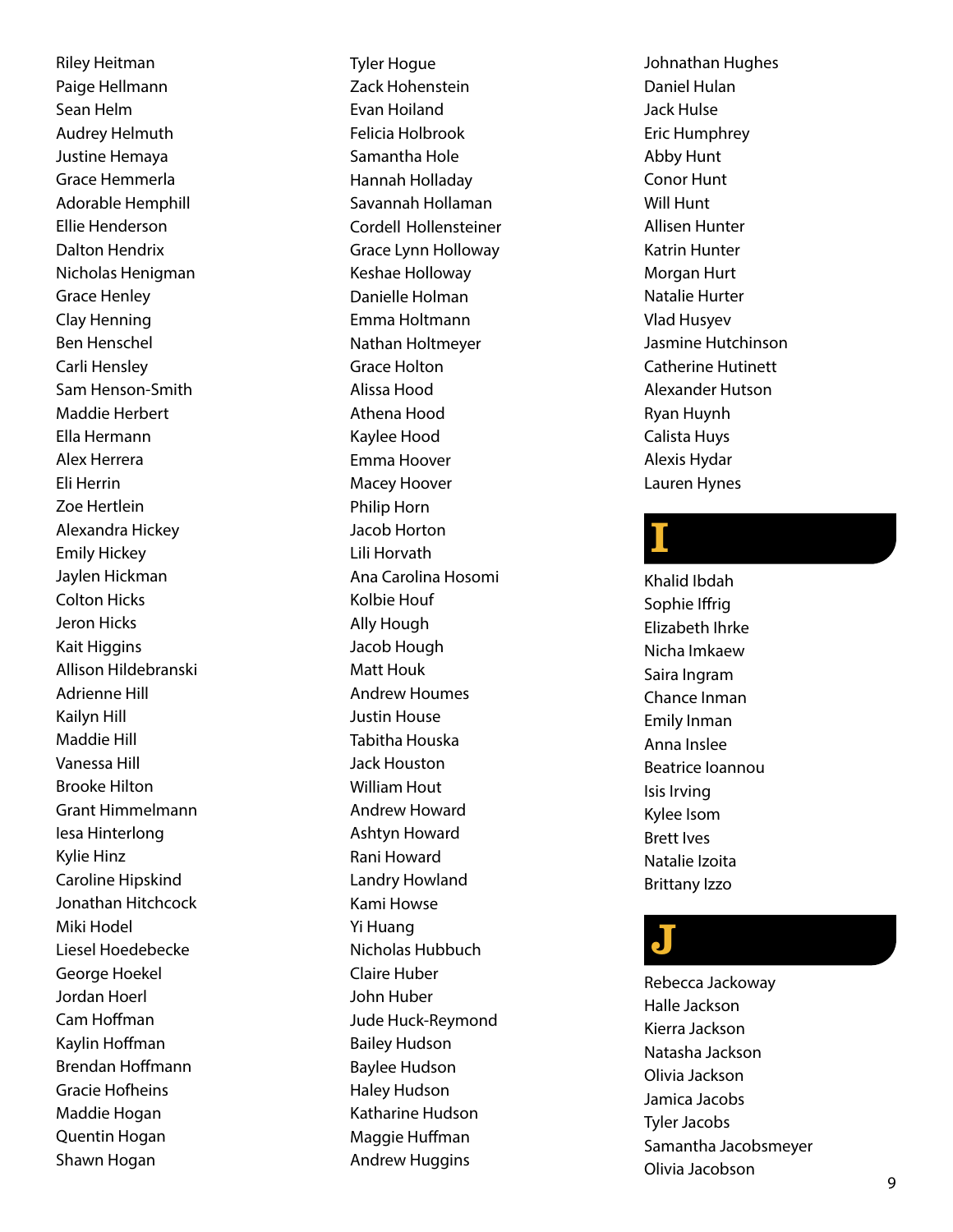Jarrett Jacques Gregory Jacquin Kelsey Jaeger Rafael Sulaiman Jahja Jason Jakubec Ashley James Sam James Spencer James Lorelei James-Michaelis Emmet Jamieson Thomas Jamison Maddie Janes Malyka Janjua Lexi Jansen Megan Jansen Kaylah Janssen Kalen Jarnegan Marty Jaskiewicz Meadow Jayko Rory Jaynes Olivia Jeckel Mia Jefferson Chase Jeffrey Maxwell Jeffrey Henry Jemison Anna Jenkins Morgan Jennings Maddy Jensen Chanique Jerrells Asase Jewel Madolyn Jewell Richie Jinkerson Camden Jobe Jessica Johns Taylor Johns Aubree Johnson Caleb Johnson Emma Johnson Josie Johnson Kyla Johnson Lyndsey Johnson Megan Johnson Noah Johnson Paige Johnson Samantha Johnson Kennedy Johnson-Fue Adam Johnston Allison Jokerst

Kenlee Jonas Andrew Jones Anna Jones Atlantis Jones Benjamin Jones Darek Jones Gabriella Jones Hayley Jones Kristin Jones Lauren Jones Madelyn Jones Mason Jones Tayus Jones Travis Jones Cydney Jordan Jeremiah Jordan Leah Jordan Tiffany Jordan Dominique Joseph Kerry Joyce Ariel Judd Guilherme Julio Ferreira Vaida Juma

### K

Gold Kaanagbara Niabari Kaanagbara Katherine Kacena Quincy Kahn Katie Kaiser Aravind Kalathil Dina Kalderon Salifyanji Kalengo Alyx Kalleberg Kari Kamrud Isaac Kang Macy Kanllakan Jessica Kanne Haleigh Karl Aerin Karrenbrock Shannon Kauffman Laura Kaufmann Jordan Kausler Payton Kearns Gwenna Keckler Ashley Kee Ryan Kee

Brett Keele Sammie Keeler Grace Keith Caitlin Kelleher Noah Kellett Alexandra Kelsch Micaela Kemerling Andrew Kempen Grace Kennebeck Heather Kennedy Makenzie Kenny Karlee Kent Vanessa Keopine Ceilidh Kern Christi Kern Riley Kerns Sarah Kerns Julia Keszycki Cynthia Khoukaz Lea Khoukaz Mary Kilcullen Emily Kilen Carson Killday Julia Kimack Ben Kimchi Gwen Kincaid Matthew Kinder Logan King Maddy King Parker King Seth King Teagan King Erica Kingdon Sophie Kington Aaron Kintzle Mary Jae Kirby Hannah Kirkman Abby Kirtian Finn Kisida Mikayla Kitchen Maya Kitchens Caleb Klein Callie Klein Samuel Kleinmuntz Kaylee Kleoppel Adam Klumb Alexandra Klusmeyer Courtney Knese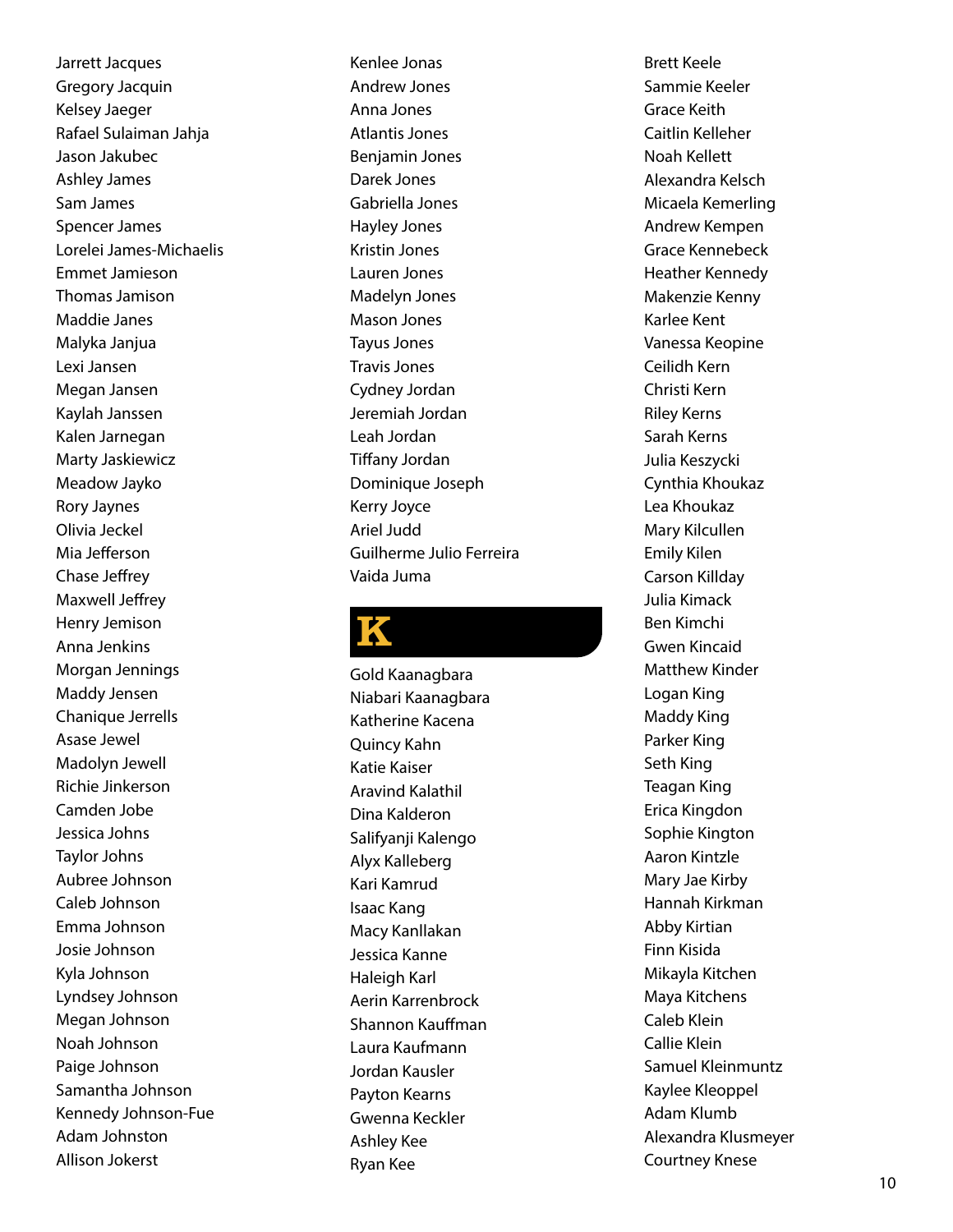Emma Knickman Madison Knight Rick Knoedelseder Emma Knopik Steven Knotts Camdyn Knox Samir Knox Rachel Koch Natalie Koelling Colby Koenig Matt Koenig Laurel Koenigsfeld Julie Koharik Morgan Kohr Pj Koirala Jessica Kolditz Vivian Kolks Samantha Kollmeyer Jessica Kondratenko Layne Konneman Ella Konrad Polina Kopeikin Sara Kopmann Andrew Koppitz Abby Korak Helen Korcak Braden Korn Savannah Korn Lyubov Kornev Erin Kornfeld Noelle Korta Zoe Korte Jessica Koscelny Gannon Kosowski Kim Koutsogiannis Katherine Kovacich Kaelyn Kovarik Lianna Kowalke Reinwald Hunter Kowalski Barley Kozlowski Amelia Kraemer Emma Kramer Maggie Kramer CJ Kraus Kermit Kreder Ben Krewson Chris Krewson Rylee Kribbs

Gabby Krimmel Kit Krippner Nicolas Krueger Grace Krug Josh Krupp Elizabeth Kruse Barb Kuensting John Kuhn Elizabeth Kujath Aishwarya Kumar Kevin Kumar Ashley Kunce Jack Kunkel Ally Kunz Grayden Kurtz Sidharth Kutikkad Alexis Kuykendall Victoria Kuz

### L

Jacob Laan Adonis Labeaume Madison LaChance Jackie Lai Ian Laird Elly Laliberte Madeline Lamartina Marissa LaMartina Sophia Lamb Reid Lamie Elizabeth Lammers Jocelyn Lamore Abby Land Jordan Lander Rachel Landis Zoe Landis Danny Laney Derek Lang Evan Langdon Nick Langdon James Langen Katherine Langen Maiya Lanham Brenden Lankau Justin Lannin Lisa Lantz Adam Lappe

Jonathan Larimore Ava Larson Brenda Latamondeer Hunter Latson Anna Laughlin Katie Laughlin Emma Laurx Reese Lavers Anna Law Katie Lawler Meghan Lawlor Cayden Lawrence Mariah Lawrence Abigail Laws Jasmine Lawson Jordan Lazenby Annie Le Michelle Le Nathan Le Juliann Leak Phillip Leathers Fallon Leaton Christian Leddell Isabella Ledonne Abby Lee Andrea Lee Dahye Lee Greyson Lee Hee Lee Meaghan Lee Sophia Leftwich Rhaea Lehman Olivia Lehnert Hannah Lehnhoff Dawson Lemmons Rachel Lensing Trisha Leong Mary LePique Lauren Leppert Madelynne Lepsky Trevor Lerit Ethan Leslie Caitriona Lethert Jacob Leverson Marissa Levi Abby Levine Sophie Lewczuk Caleb Lewis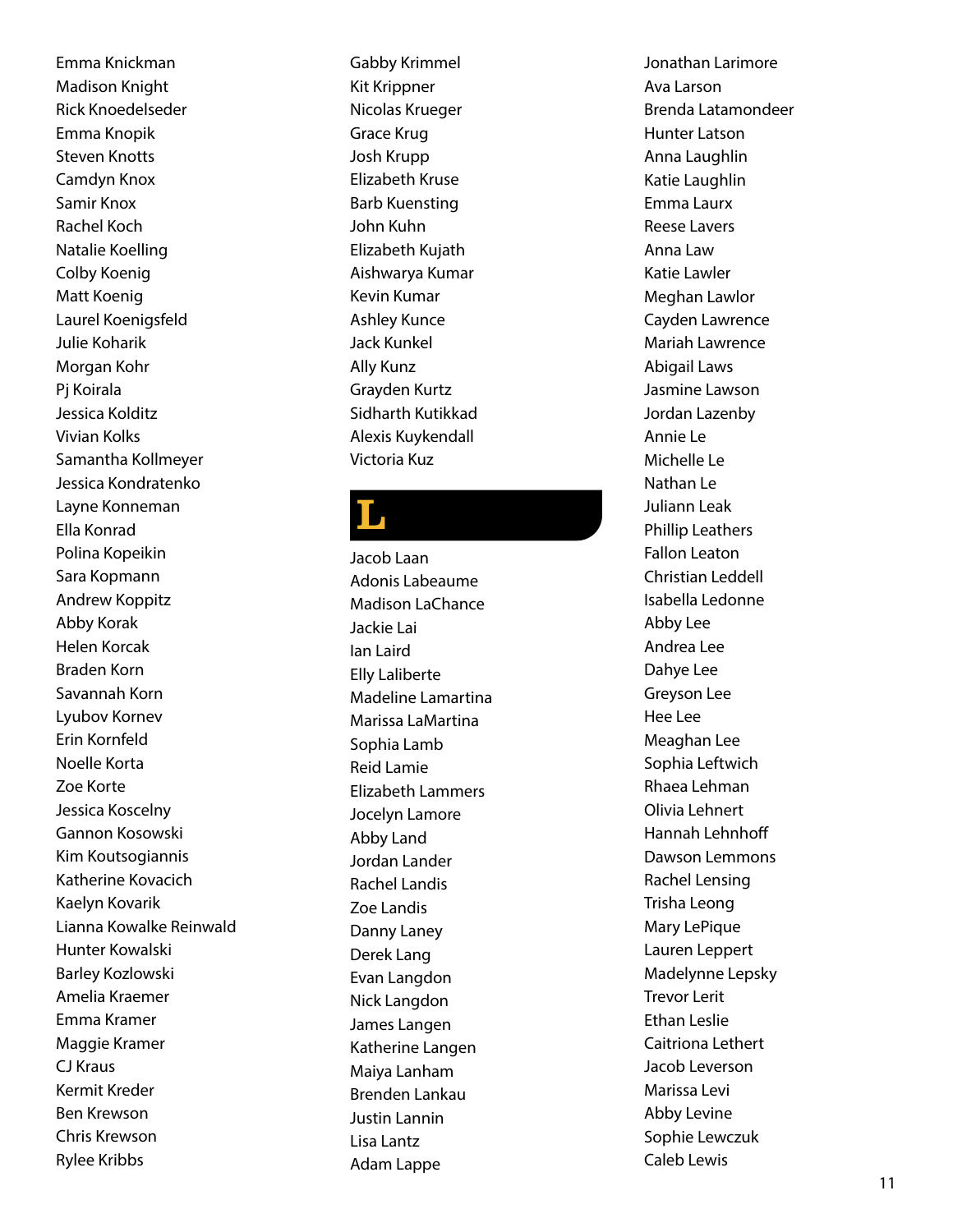Evelyn Lewis Jane Lewis Jilliane Lewis Teniya Lewis Vince Lewis Zhengyang Li Anyi Liang Gabby Licari Frank Licavoli Ashley Lienemann Louis Lightfoot Rhianna Lightle Annalise Liles Kaitlin Limbach Andrea Lin Brooke Lincoln Luke Lindberg Lindsey Linkous Nick Linn Megan Linscott Taylor Lionberger Jayden Lippincott Eric Lis Kayleigh Little Wilson Liu Noah Lively Edie Livers Iman Lloyd Spencer Locke Drew Lockhart Ellie Loe Alex Loesing Cierra Logan Kathryn Lohman Mackenzi Loiben Caleb Long Camryn Long James Long Kaitlyn Long Hailey Loog Jennifer Lopez Alyssa LoPiccolo Tara Lottes Nadia Lougin Macy Love Olivia Love Connor Lovelace Zach Lovelace

Dominic Lovett Brianna Lowe Emily Lower Kendall Lownds Alice Lu Savannah Lu Kamillah Lucas Elyse Luecke Andy Luetkemeier Claire Luetkemeyer Clare Lund-Molfese Zoe Lundstram Phung Lung Patricia Lupu Aidan Lurtz Jenna Lutzow Bennett Lyday Caroline Lyman Max Lyon Megan Lyon

### **M**

Evelyn Mabie Chelsie Mackanos Lindsey Mackey Sean MacKinnon Samantha Mackley Loren Macon Aditya Maganti Aubrielle Maginness Luke Magnante Liza Mahacek Riley Maher Jasmin Maisuria Dani Major Max Maliwat DeMario Malone Kaden Malone Ellie Maloney Coleson Manade Ashley Manalang Gianna Mandile Rebecca Manello Garrett Mangels Molly Manley Emily Mann Jillian Manners

Simon Manring Elyse Mansfield Rem March Cole Marchlewski Meaghan Marcin Matt Marek Josh Margherita Anna Margraf Jillian Marino Lauren Marino Cassandra Marks Sara Marquardt Justin Marrs Megan Marshall Elizabeth Marszalek Christian Martin Kamryn Martin Kendall Martin Megan Martin Nichole Martin Shannon Martin Grace Martinez Andrew Marty Jennifer Marx Gianna Marzano Gavin Maschmeyer Allison Masilionis Madison Mason Haley Massa Keeleigh Mastis Clare Mate Kayla Mater Zayda Mathews Nicole Matlock Lenytte Matos Mario Matteucci Sarah Matusofsky Katelyn Matzdorf Camille Maule Serena Maxfield Bailey Mayfield Shelbie Mays Wyatt Maze Joy Mazur Kristen McAllister Madeline McAuley Cydney McCafferty Jonas McCaffrey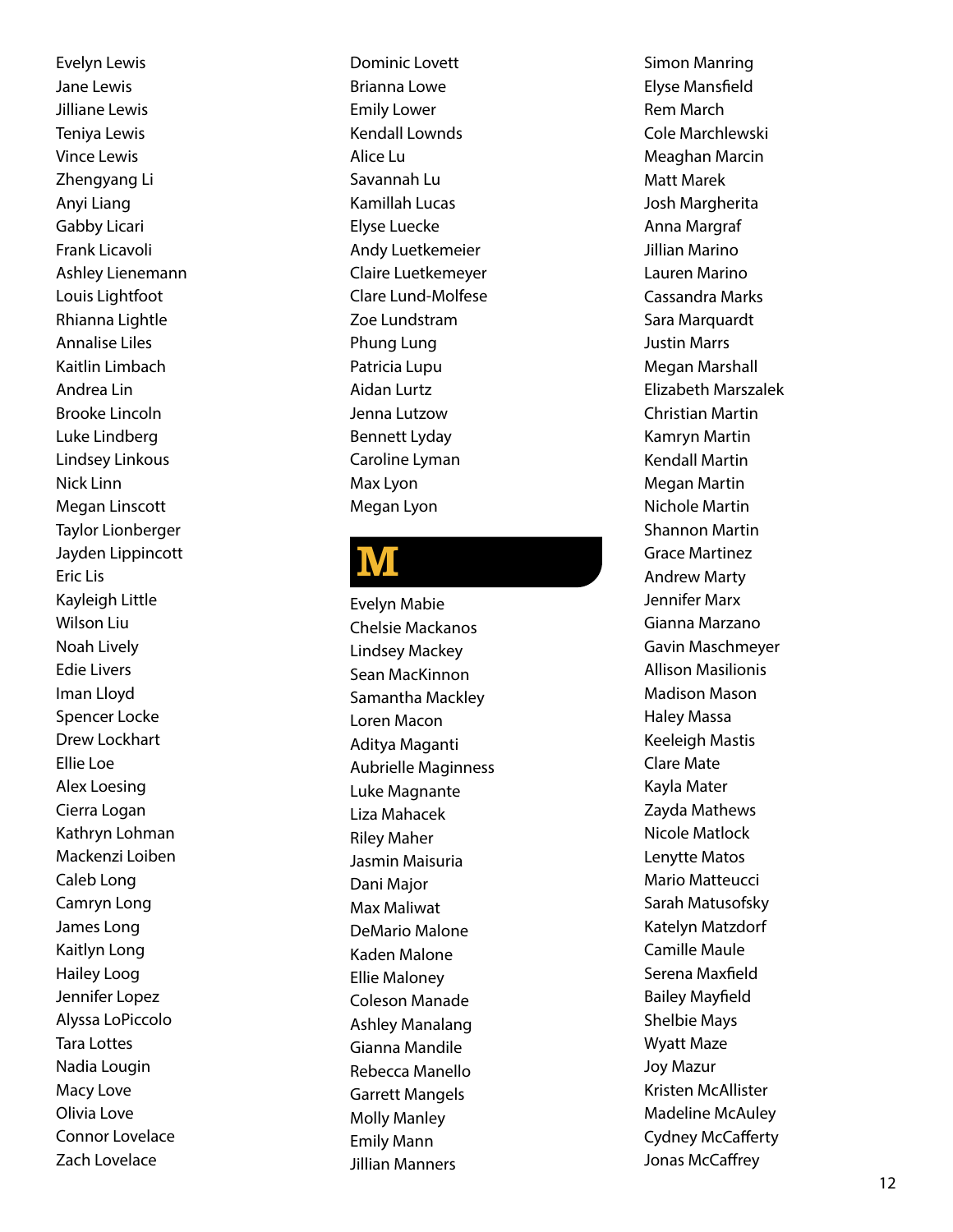Kylie McCaherty Aeri McCarthy Avery McCarthy Morgan Mccarthy Matthew McCauley Savannah McCauley Maya McClain Connor Mcclintock Raynah Mcclure Jackson McCombs Meaghan McConkey Hannah Mccrary Madison McCreary Grace McCully Emily McCutcheon Grant McDonnell Matthew McDowell Alex McEachern Katelyn McEnroe Lily McEwen Jackson McFadden Lauren Mcfail Kennedy McGhee Mara McGhee Breanna Mcgilton Hannah McGivern Abby McGuire Sydney McGuire Jack McInerney Kaylyn Mckee Jacquelyn McKenzie Ryan McKeon Grace McKevitt Amanda McKillip Hunter McKinney Cade McKnelly Delaney Mcknight Nylah McLarren Ali McLaughlin Morgan McLaughlin Caroline Mcleod Katie McLeod Megan McLeod Braden McMahill James McMillen Emma McNail Taylor McNair Abbey Mcnally

Joey Mcnunn Nate Mcreynolds Tommy McSweeney Molly McVey Lauren McWherter Dymond McWilliams Alex Medina Kendra Mehl Burt Mehmeti Shay Mehta Christina Meier Emily Meier Marley Meinking Haley Meister Francisco Melendez Leketor Member-Meneh Chloe Memeti Katelyn Mendenhall Michael Mendez Dominic Menendez Senay Mengesteab Noni Meredith Landon Merkel Sam Merrifield Holly Merrigan Luke Mertens Hunter Mesko Elizabeth Messenger Max Messer Lou Messmer Haley Mesz Tyler Mettetal Haley Metz Eric Meyer Rachel Meyer Samuel Meyer David Meyerhoff Jacob Meyerkord Kylie Meyerkord Josh Michalak Filip Mihajlovic Zack Mikuls Caylie Milazzo Natalie Miles Colten Miller Haley Miller Heather Miller Ian Miller

Joe Miller Jordan Miller Mason Miller Molly Miller Natalie Miller Ella Milligan Conor Mills Joshua Mills Annelise Miner Rachel Miner Ally Minor Yasmeen Mir Abi Mirikitani Anusha Mishra Rachel Misner Alicia Mitchell Andrew Mitchell Caroline Mitchell Jackson Mitchell Max Mitchell Taylor Mitchell Gage Mitchusson Aniyah Modacure Abby Moehlman Meghan Moeller Mark Moghadam Myles Moise Megan Moll Allison Mollett Cameron Mondl Ashley Monks Lindsey Monnig Skylar Monroe Pamela Montano Claure Domenic Monteleone Nikolas Montileone Anna Moore Ariana Moore Bailey Moore Bethany Moore Hailey Moore Katherine Moore Kimberly Moore Maddi Moore Wyatt Moore Zairai Moore Maya Moreau Sydney Moreno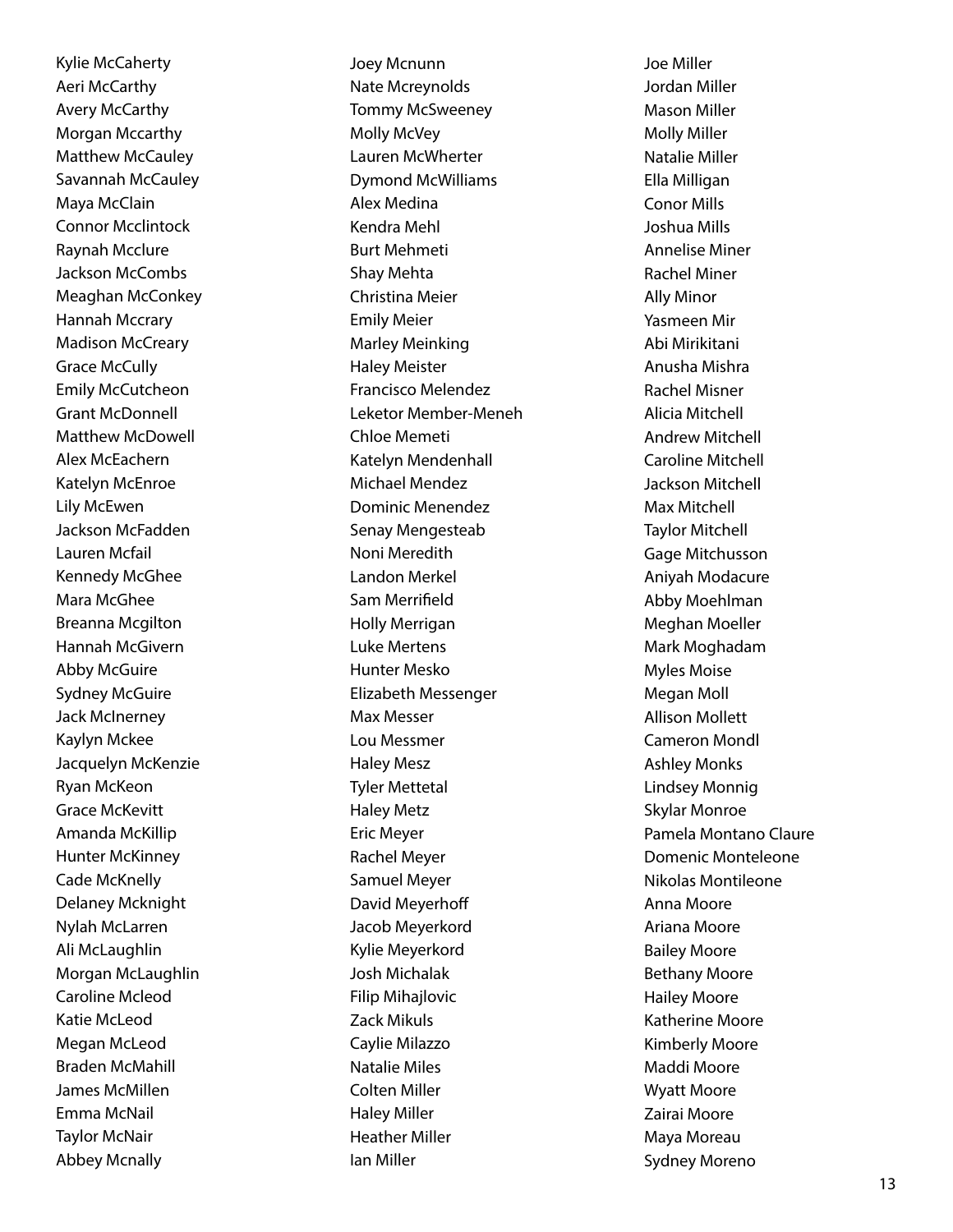ClaytonMorgan Tre Morris Ashlyn Morrison Kim Morrow Chloe Morse Sophia Morton Layton Moser Mikey Mossine Angel Mounivong Raegan Mountain Piath Mourwal Caroline Moxley Alesia Mozee Claire Muckerman Audrey Mueller Erin Mueller Jackson Mueller Maddie Mueller Victor Mugeche Akhil Mulakala Angie Mulita Destiny Muller Maggie Mumm Melanie Munie Alec Munson Danielle Murawski Mason Murphy Morgan Murphy Amanda Murray Casey Murray Connor Murray Stephanie Muscott Christian Musgrave Ben Musgraves Rowen Mutt Lauren Myers Sophia Myers Imani Myint Keali Myrick

### N

James Naert Dalton Naile Grace Napp Sydney Nardini Molly Nash Matt Naunheim Sadaf Naushad Morgan Neal Jake Needham Emma Neel Claire Neighbors Nick Nellesen Brandon Nelson Kalista Nelson Sierra Nelson Eva Nelson-Ochs Natalie Nepper Lauren Neubauer Bobbie Neustel Christopher Newhard Jacob Newland Amalia Newman Angel Newman Margaret Newman Macgyver Newton Sage Newton Allen Nguyen Angel Nguyen Jenna Nguyen Michael Nguyen Nhi Nguyen Phuong Nguyen Tim Nguyen Toby Nguyen Lexi Nichols Shane Nichols Caleb Nico Emily Niehaus Jon Niemuth Lindsey Nieuwenhuizen Madison Nieuwenhuizen Jayden Nilles Haley Nilsen Dayna Ninichuck Evan Nitchman Beatrice Nkansah lieoma Nkenchor Grace Noble Maddy Noblett Will Nolte Susannah Nordmann LeeAnn Nordstrom Kathryn Normington Adrianna Northrop

Jaliah Norton Melanie Noser Amanda Nothstine Osman Noueiry Emma Novak Samantha Novak Paige Novander Gavin Nowlin William Nulty Sierra Nyquist

### O

Lane Oakes Rachel Obenhaus Amanda Obeso Colin O'Brien Jack O'Brien Mia O'Brien Linden O'Brien-Williams Anna Marie O'Byrne Ryan O'Connell Bridget O'Day Kailey Odenwald-Baumgartner Luke Odo Carter O'Donahue Gracie O'Donnell Paul Odu Avery Oehlschlager Eva Oelsner Lexi Oetterer Kaleb Off Jack Ogilvy Aidan Ogle Kailey Ohrenberg Michael O'Keefe Alexandra Okeson-Haberman Kismet Okyere Kelly O'leary Morcquess Oliphant Maria Olivos Abdul Omar Clare O'Neil Ellen O'Neill Ian O'Neill Nico Orantes Laney Orchard Alexis Orr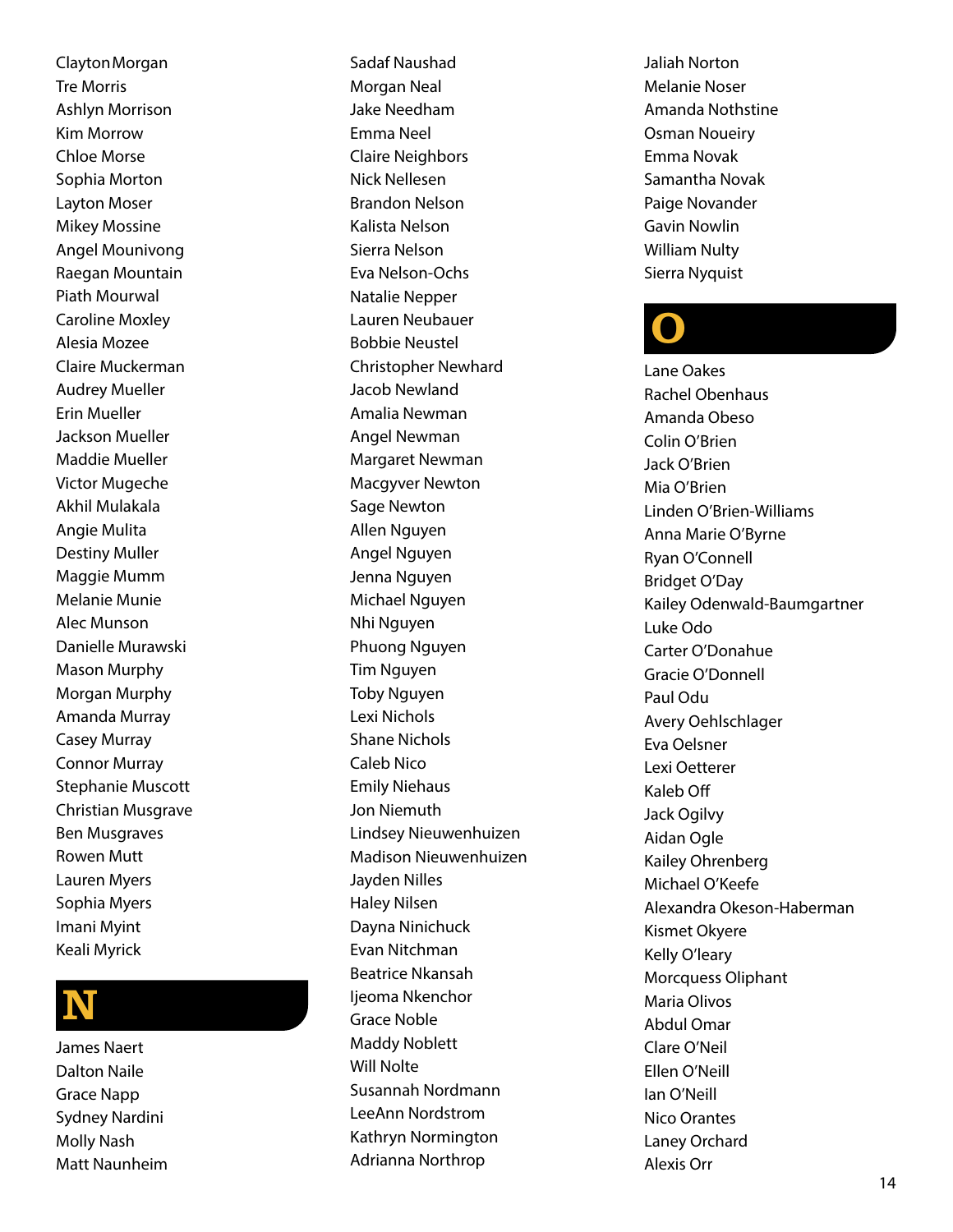Lily Ortinau Sarah Ortiz Lucas Ortman Allison Ortmann Payton Orton Katie O'Russa Madelyn O'Shea Sarah Overby Ava Overman Allie Overschmidt Anthony Overton Ivy Ozbun-Welch

### P

Maddie Pack Kylie Page Abby Palmer Allison Palmer Jasmine Panday Vivika Pandian Gabby Paneral Ellie Panicola Henry Paraino Komini Pardalos Alexander Park Jee Eun Park Min Su Park Adia Parker Bella Parker Claire Parker Derek Parker Forrest Parker Jessica Parker John Parker Sophia Parmacek Lukas Parrish Julianna Parsons Makayla Parton Teresa Pasch Meghan Pate Alay Patel Himani Patel Mahi Patel Priyanka Patel Ravi Patel Vishal Patel Zara Patel

Hollyn Patrick Peter Patterson Sophie Patterson Elena Pautler Grace Pea Allison Peacock Madison Peacock Sydni-Anne Pearson Lauren Peck Liam Peck Matthew Pecoraro Janae Pembrook-Ward Addy Penn Alissa Perkins Tori Perkins Ciara Perritt Joshua Perry Jesse Perue Emily Pestka Michelle Peters Mitchell Peters Stella Peters Tanner Peters Cole Petershagen Haden Peterson Sam Peterson Sarah Petrowich Kathryn Petruska Taylor Petska Jashayla Pettigrew Emili Pezall Ben Pfeifer Jewell Pfister Rachel Phelan Arlee Phifer Connor Phillips Josie Phillips Kevin Phillips Sophia Phillips Cameron Phipps Claire Piburn Jorlyn Pickett Noah Pieper Paige Pieper John Pierce Megan Pierce Greg Pierson Olivia Pine

Elle Pinnock Paige Pippin Luke Pittman Kate Pluenneke Asa Pojmann-Ezeonyilo Rylan Polikov Annie Pollard Jeffrey Pollmann Makayla Pollock Megan Polniak Isabella Pompiean Sophia Pomrening Madison Pope Kaylee Popejoy Grant Poppe Sydney Poppe Derek Porter Kim Potthast Akira Potts Andreya Powell Landyn Powell Curstin Powell-Blythe Coby Powers Veronica Pozdal Claire Prather Nathaniel Prather A'Rya Pratt Ben Prentiss Jacob Presler Ethan Presley Cierra Presson Grace Prestley Raymond Preston Chloe Prewett Libby Price Luke Price Rebecca Price Tori Price Tyler Price Andrew Prichard Elise Prickett Rachel Prickett Nick Prindiville Tara Prindle Ian Prinster Yeates Pruden Nathan Przygoda Ben Ptasienski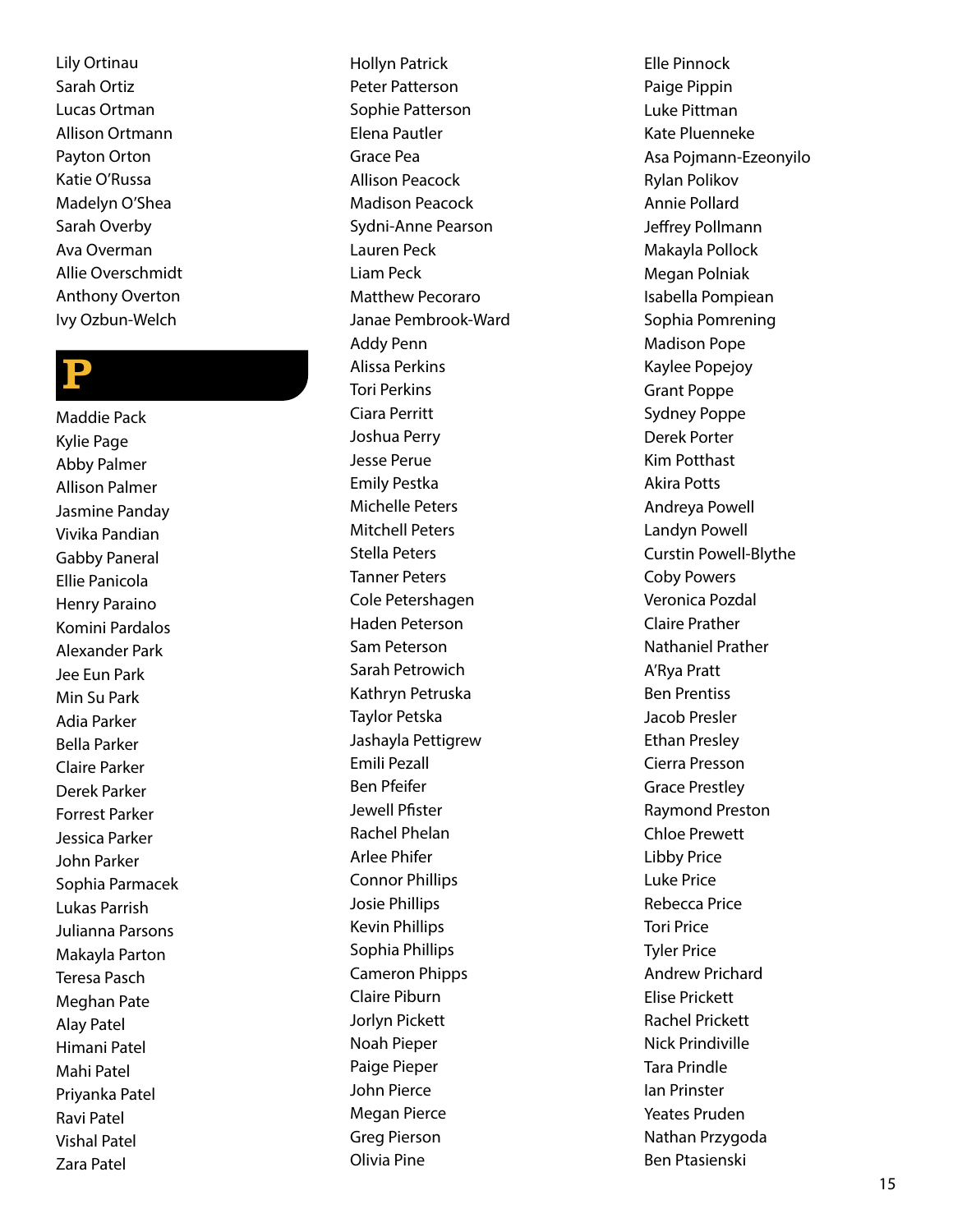#### Jackson Ptasienski Alexandra Purvis Adrienne Pyeatt



Yitian Qin Kelly Querry Sabrina Quick Ryan Quicke Alex Quido Declan Quinn Matt Quinn Faith Quist Ibaah Qureshi

### R

Angel Rae Joe Ragone Sophia Rainey Kaitlyn Raith Micaela Ramey Sofia Ramirez Edith Ramirez-Salazar Kassandra Ramos Myia Ramos Jami Rance Morgan Ranchel Elizabeth Randall Joe Randazzo Riley Randazzo Lauren Rankin Nicholas Rankin Mizan Raoul Natalie Rausch Garrett Ray Julia Read Madison Read Deandre Reading Vincent Rebello Leyton Rebori Emily Redford Iris Redmond Austin Reed Bella Reed Deja Reed Kennedy Reed

Drew Reese Kristen Reese Emily Reeves Mary Grace Reeves Lauren Regan Sydney Register Will Rehagen Ella Reichard Evan Reichard Brenna Reid Brooke Reinsch Maddie Reiser River Reiter Ally Renaud Ada Rendleman Haley Renkemeyer Victoria Renovitch Avery Renshaw Kyle Renshaw Mason Renshaw Chris Repka Karlee Resler-Seek Jacob Resnick David Retherford Daniella Reyes Dominic Reyes Sarah Reynolds Daniel Rhea Grace Rhoads Greta Rhoads Lexie Rice Ronin Rice Zoe Rich Andrew Richardet Sophie Richards Sydny Richards Megan Richmann Tessi Rickabaugh Brooke Rickard Chris Rider Samuel Ridgeway Caleb Ridings Kaylee Riebel Evan Rief Jacob Rief Jessica Rigby Bryce Rigden Jaylen Riley

Aiden Risner Courtney Risner Laine Ritter Gabrielle Rivera Kroenke Amy Rivera-Monier Karson Rivers Johan Ro Meredith Robben Nicholas Robbins Jason Roberts Jessica Roberts Nathan Roberts Kayla Robinson Tyeece Robinson Kayla Rocha Kayla Roche Andrew Rocklage Della Rodenbaugh Heather Rodgers Alex Rodman Joel Rodriguez Francesca Rodriguez-Hart Jack Roettger Abby Rogers Blair Rogers Jenna Rogers Sammy Rogers Eli Rojas Benjamin Roker Emily Rolands Garrett Rollett John Romer Daniel Romm Quin Roney Emily Rong Jake Rooney Kathryn Roper Grace Rosati Kat Rosenberger Emma Ross John Ross Libby Ross Kamryn Rosuck Caycee Roth Benjamin Rouder Claire Rougeau Alex Roush Claire Rowe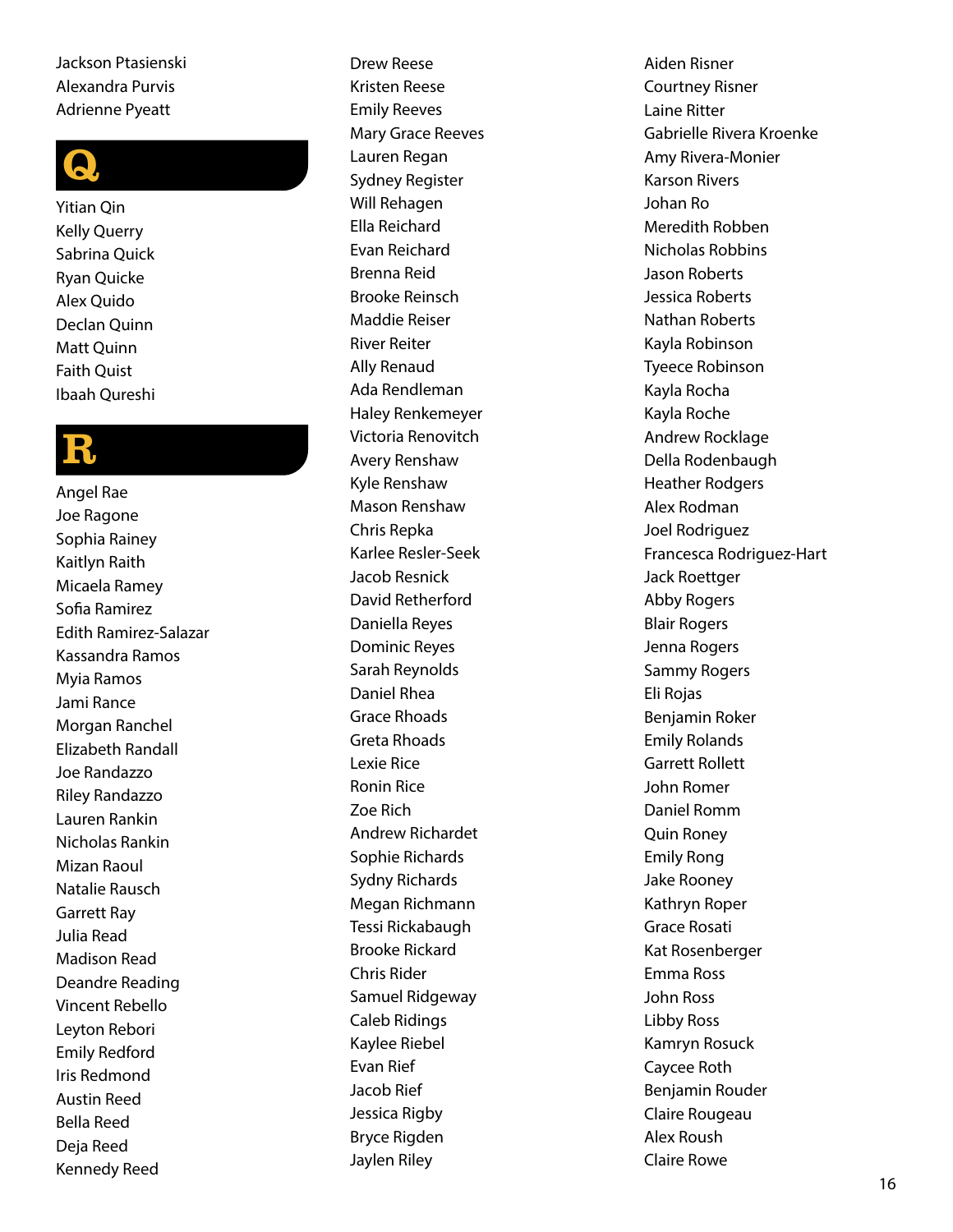Katelyn Rowe Richard Rowland Sofia Rubi Aurea Rucker Elleyna Rudman Alex Rudolph Margot Ruff Jamese Ruffin Abigail Ruhman Neftali Ruiz Chaeli Rule Amelia Runge Brooke Runge Michael Runnebaum Jacob Rush Miya Russell Katie Ruth Clare Ryan Shelby Ryan Brooke Rychlec

### S

Paige Saban Mira Sachdev Arrionna Sackett Imad Sadi Alli Salamone Devany Salas Victoria Salathe Samantha Sambolin Analise Sampson Jackson Samson Leah Sanchez Natalie Sanchez Bailey Sandbothe Meghan Sanders Michel Sanders Shaylla Sanders Kaylee Sands Lillian Sands Sami Sandt Kira Sanford Max Sanson Melissa Saracino Kamilla Sarvestani Venkatesh Satheeskumar Brock Sauer

Anshika Saxena Zachary Scamurra Jessica Scearce Brandon Schad Alex Schaedler Jordan Schafer John Schanzle Kylie Schatmeyer Jordan Scheble Daniel Scherer Sarah Scherrer Annasofia Scheve Cole Schilling Andrew Schlager Natalie Schlager Angela Schlaker Elizabeth Schlaker Paul Schloesser Jack Schlote Mikaela Schlueter Ellen Schmidt Joseph Schmidt Katie Schmidt Michael Schmidt Morgan Schmidt Taylor Schmitt Alyssa Schmitz Savannah Schnabel Dan Schneider Lindsay Schneider Lydia Schneider Troy Schneider Nathaniel Schneiderjohn Dylan Schneringer Ryan Schnitker Maddy Schnurr Bradie Schoemehl Emily Schonemann Jenna Schopen Madison Schott Liz Schrader Lauren Schreiber Brianalynne Schreurs Daniel Schroeder Emily Schroeder Lauren Schroeder Savannah Schroeder Carson Schroer

Sarah Schuermann Ben Schuler Allison Schulz Justin Schulz Christine Schulze Zan Schumann Maggie Schutte Mollie Schwein Kayla Schweitzer Tim Schweizer Jenna Schwesig Jenna Sciaroni Andrew Scott Cj Scott Laurel Scott Ridley Scott Sandie Scott Sydney Scott Matt Scowcroft Seth Seagraves Hannah Sears Megan Seaton Ginger Seawel Trey Sebben Madi Sedillo Eva Seeger Tori Seever Sami Sehgal Audrey Seibel Lizzie Sekarski Bekah Selkoe Keltin Serio Luke Severt Elijah Sexe Natalie Sexton Armand Shabany Will Shafer Alec Shaffer Erica Shangraw Sarah Shapiro David Shapshovich Megan Sharp Kellen Sharpe Sarah Shatel Reagan Shatto Emily Shaw Donia Shawn Morgan Shayler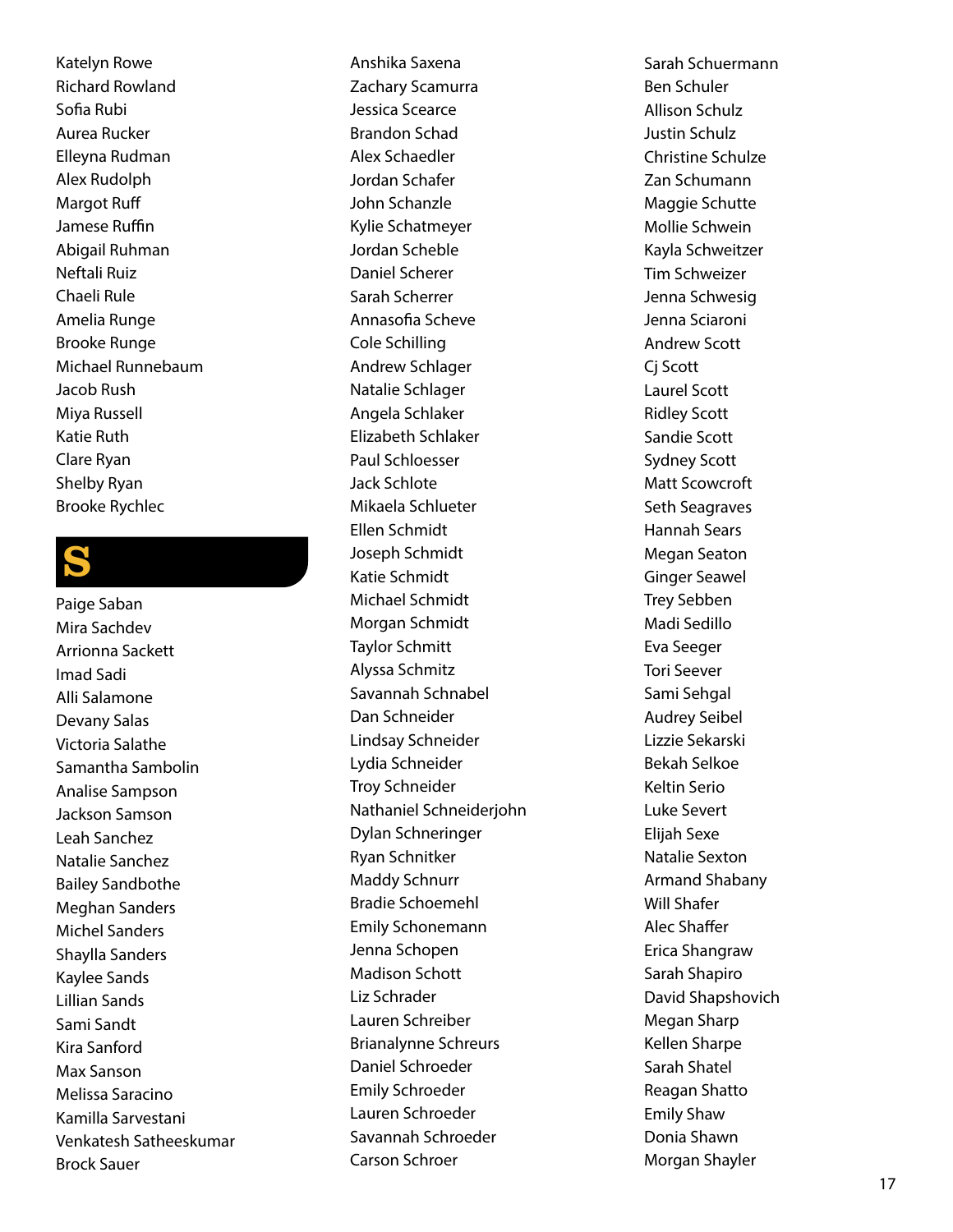Chris Shearin McKenna Sheehan Sam Sheely Zach Shelangoski Tristan Sheldon Kenzie Shelstad Victoria Shepard Andreas Sherman Weston Sherrill Stuti Sheth Alyssa Shikles Madi Shinault Chloe Shoemaker Theresa Sholy Justin Shotton Megan Shroff Xin Shu Ethan Shumate Hannah Shupert Kendra Sibert Mitchell Sidden Sameer Siddiqui Connor Sidwell Rylie Siebel Allison Siebeneck Riley Siebert Robyne Sieh Maddie Sieren Brian Sierra Marcello Sieverin Davion Silkett Sophy Silva Alyssa Silverberg Des Silvers Alexis Simmerman Christian Simmons Thomas Simmons Chloe Simon Eric Simon Savannah Simpson Bailey Sims Jessica Sims Tracey Singer Harjeev Singh John Singh Ryan Sinkler Tony Sirna Alyssa Sitkowski

Amy Sittser Ally Sivapiromrat Drake Sivils Bradford Siwak Lilly Size Olivia Skeans Harry Skordos Michelle Skroba Sam Skyles Dacia Slater Brady Slattery Rachel Slings Sophia Slinkard Allison Smith Camden Smith DJ Smith Elizabeth Smith Emily Smith Ethan Smith Ian Smith Isaac Smith Kyle Smith Kyleigh Smith Nya Smith Serena Smith Sidney Smith Sierra Smith Sydney Smith Jenny Smith-Demsich Jim Snell Jack Snelling David Sniatkewicz Addison Snider Grant Snider Jackson Sniff Jackson Snitzer Amy Snow Nicole Snow Hannah Snyder Matthew Snyder Izaak Sochinski Matt Soehngen William Soete Alex Sohl Isaac Soifer Ross Sommers Nicholas Sondermann Greta Sonnenberg

Jonathon Sopko Kayla Sorto Kip Soucie Sammy Soukieh Abbie Spangenberg Gabrielle Spapperi Sam Spell Kayla Spence Paige Spencer Brendan Spicer Jillian Spicer Gabby Spiess Connor Spinelli Isaac Spitler Raegan Spotts Austin Spratt Ryan Spratt Zoe Spriggs Matt Springer Cody Sprock Maxwell Staab Jessica Stacker Austin Stafford Taylor Stamm Carissa Staples Emily Staples BriannaStark Carter Starnes Joshua States Jaden Statham Carsen Steele Ross Steelman Kassandra Steger Brady Stegner Max Steib Aimee Stein Megan Steinheimer Clay Steinmetz Jalin Stelzer Drake Stephens Joseph Stephens Coryn Stephenson Reese Stetina Elizabeth Stevens Isabella Stevens Jack Stevens Jason Stevens Patrick Stevenson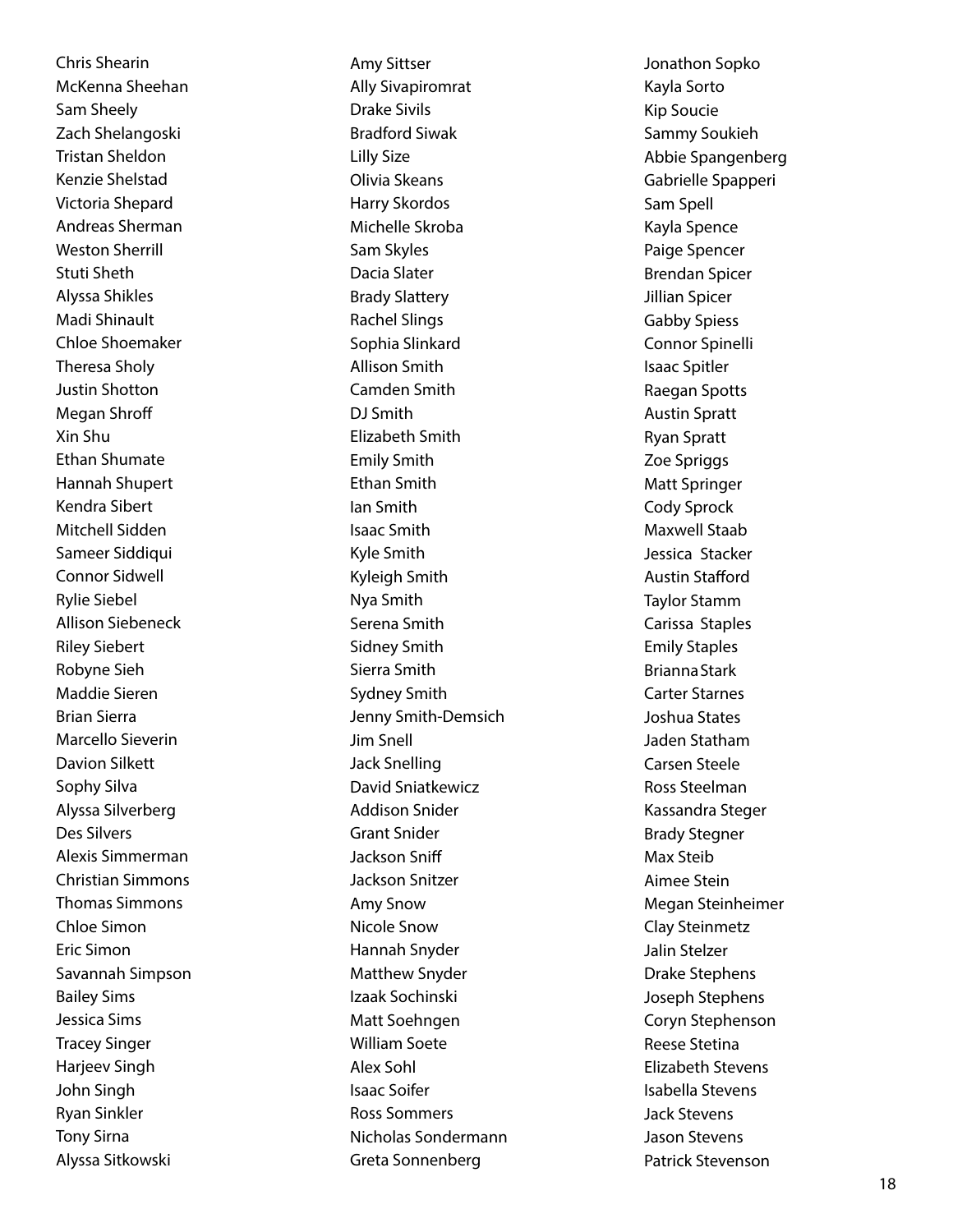Riley Stevenson Jane Stewart Jaydon Stewart Tatiana Stickle Billy Sticklen Katherine Sticklen Sarah Stieglitz Jack Stiens Samuel Stiles Ellen Stingley Sophie Stinnett Kira Stock Jackie Stockdale Alexis Stockwell Amanda Stoker Carson Stone Jenny Stone Lillian Stone Paige Stone Emily Stork Jacob Stork Grace Stotler Josh Stotts Ashley Stout Matt Stout Mitchell Stout Bailey Stover Trevor Stratton Brittany Strelitz Sarah Strubelt Olivia Struttmann Chloe Sullivan Kate Sullivan Sarah Sullivan BriannaSummers Macey Summers Peyton Sumpter Chaz Sun Freya Sun Siyue Sun Abby Sutter Sydney Sutter Ardriannah Sutton Cole Sutton Lauren Sutton Johanna Svensson Michael Svoboda Katie Swacil

Reagan Swatosh Sydney Sweeney Maddie Swick Nicole Swoboda Meg Swords KayLynne Swyers Josie Sydney Zain Syed Imani Sykes Stephanie Szarnecki Emma Szymanowski

### T

Katie Taaffe Joshua Tagtmeyer Andrew Tait Samuel Talkington David Tallant Yasmeen Taranissi Katie Taranto Jim Tarrant Abbey Tauchen Ayanna Taylor Kate Taylor Maggie Taylor Richard Taylor Zachariah Taylor Devon Terry Pierce Terry Thao Thach Cooper Thelen Sam Thieret Bridgette Thogo Allison Thomas James Thomas Janylah Thomas Taylor Thomas Kara Thomasson Ellen Thompson Greer Thompson Jacob Thompson Lacy Thompson Olivia Thompson Trinidy Thompson Emma Thomure Fiona Thurow Jessica Tifase

Alyssa Till Nicole Tinsley James Tipton Michael Todd Lee Toellner Madilyn Tominia Abigail Tomlinson Chris Toms Nora Topchian Caroline Topham Dominic Torno Kate Toroxel Hunter Tosto Hannah Touchette Sydney Townsend Oluwafikewa Toyin-Elebute Ryan Trachsel Sam Traina Tori Trammell Ellen Tran Quynh Tran Will Tran Carley Transano Sterling Trawick Anthony Tretter Kevin Trieu Marissa Triller Dinis Trindade Lucie Trokey Libby Trotier Isaac Trout Eric True Macy Trujillo Lauren Trumpy Thien-an Truong Sangay Tsai Ava Tucker Kendall Tucker Sydney Tucker Hannah Turner Kelton Turner Lexi Turner Natia Turner Sadie Turner Sydney Turner Grace Tvetene Marie Tweedie Joshua-Andrew Twitchell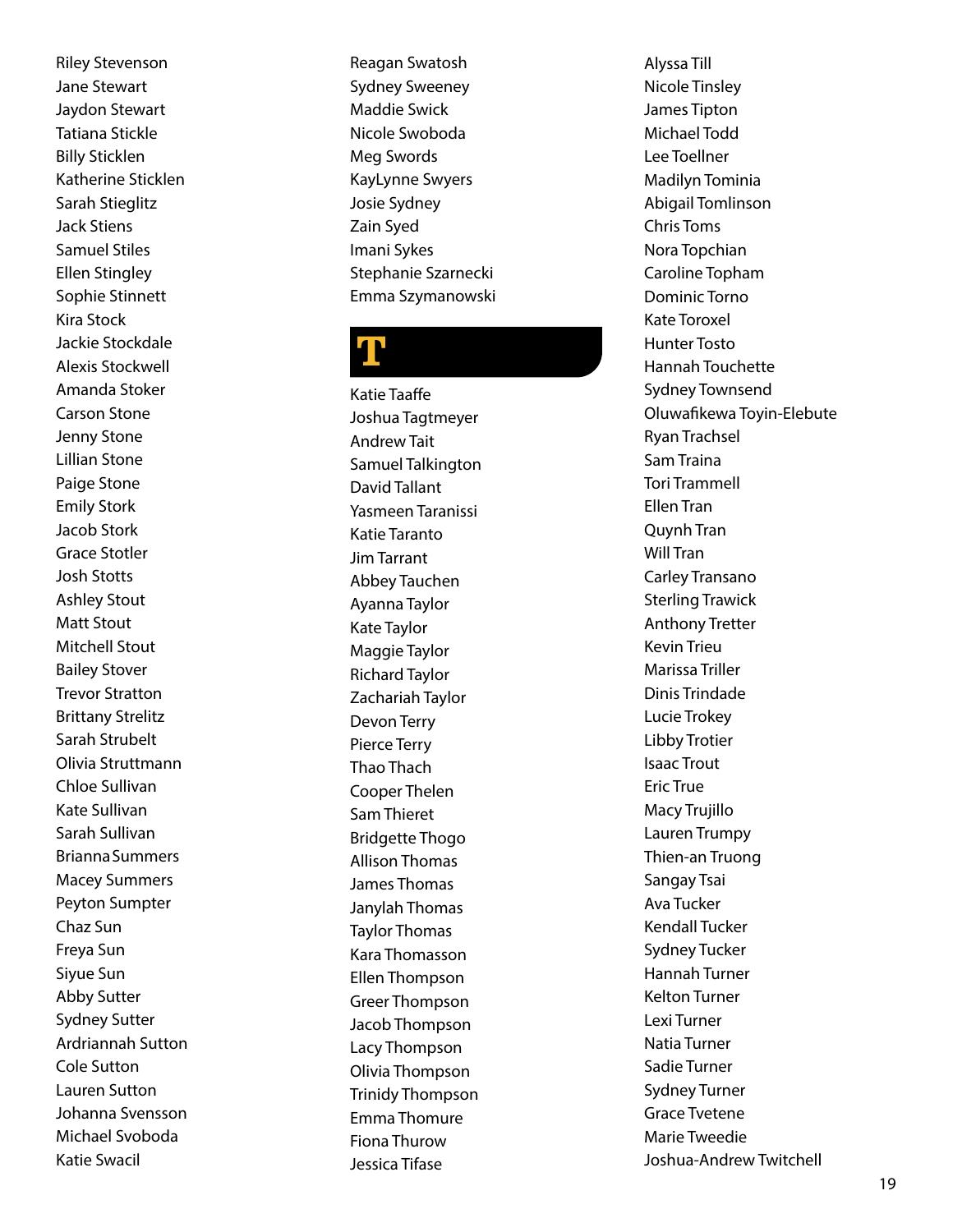#### Abby Twyman Zoe Tyler

## U

Erich Unterschutz Abby Uphoff Kailey Urnikis

## V

Garrison Vaccher Cameron Valdiviez Haley Valente Isabel Vallejo Corey Valleroy Eric Van Delden Amelia Van Doren Sam Van Jura Michael VanAcker Jaynie Vanatta Kaye Vandendaele Jacklyn Vanderbilt Bailee VanDeren Joey Varacalli Joshua Varnon Samuel Varnon Valentina Andrea Vasquez Pongruber Avi Vaughn Hallie Vaughn Nicci Vehovc Seth Vermillion Victoria Vernaschi Dylan Vertner Delanie Vinzant Jordan Visina Mukund Viswanadha Peter Vo Kelsey Vogel Cole Vogt Emma Volk Jordyn Vollmer Alex Volz Megan Volz Addie Von Drehle Julius von Rautenfeld Nick Vonderheide Jillian Voskovitch

Amanda Voss Lilia Voss Sofia Voss Amanda Votava Seanna Vrana Ryan Vrugt An Vu Toan Vu Emma Vuagniaux

### **W**

Megan Waddle Ryan Waelterman Cara Wagner Mackensie Wagner Margo Wagner Zoe Wagner Ryan Wagoner Muhammad Waheed Rhett Wakefield Eva Walker Jake Walker Nick Walker Medland Wallace Chiara Wallen Huxley Waller Jayna Wallinger Maddy Walsh Morgan Walsh Ally Waltemyer Charlie Walters Hannah Walters Irene Wang Jane Wang Qi Wang Zoey Wang Audrey Warbritton Dane Warburton Chloe Warner Michael Warner Burke Warren Michael Warren Vivian Washington Ethan Waterman Brooke Watkins Sierra Watkins Trace Watkins

Vanessa Watkins Annie Watson Hanna Watson Olivia Watt Jor'Dan Weatherspoon Carson Weaver Ashley Webb Toi Webb Andrew Webber Aimee Weber Ethan Weber Maxwell Weber Sydney Weber Linnea Wee Reiss Wegman Ben Weibel Meghan Weidel Brooke Weiler Alex Weinzierl John Weis Josie Weis Ethan Weiss Madi Weitlauf Jolie Welch Sophie Welch Ethan Welker Rebecca Wells Claire Welsh Madelyn Welsh Dan Wenstrup Sadie Werman Kimberly Wert Fred Werth Cassie Wessel Ashley West Nicholas West Kayla Wetzel Cole Whalen Monica Wheeler Daniel Whitaker Addison White Emma White Four White Lacey White Mary White Neve White Spencer White Cyrus Whited